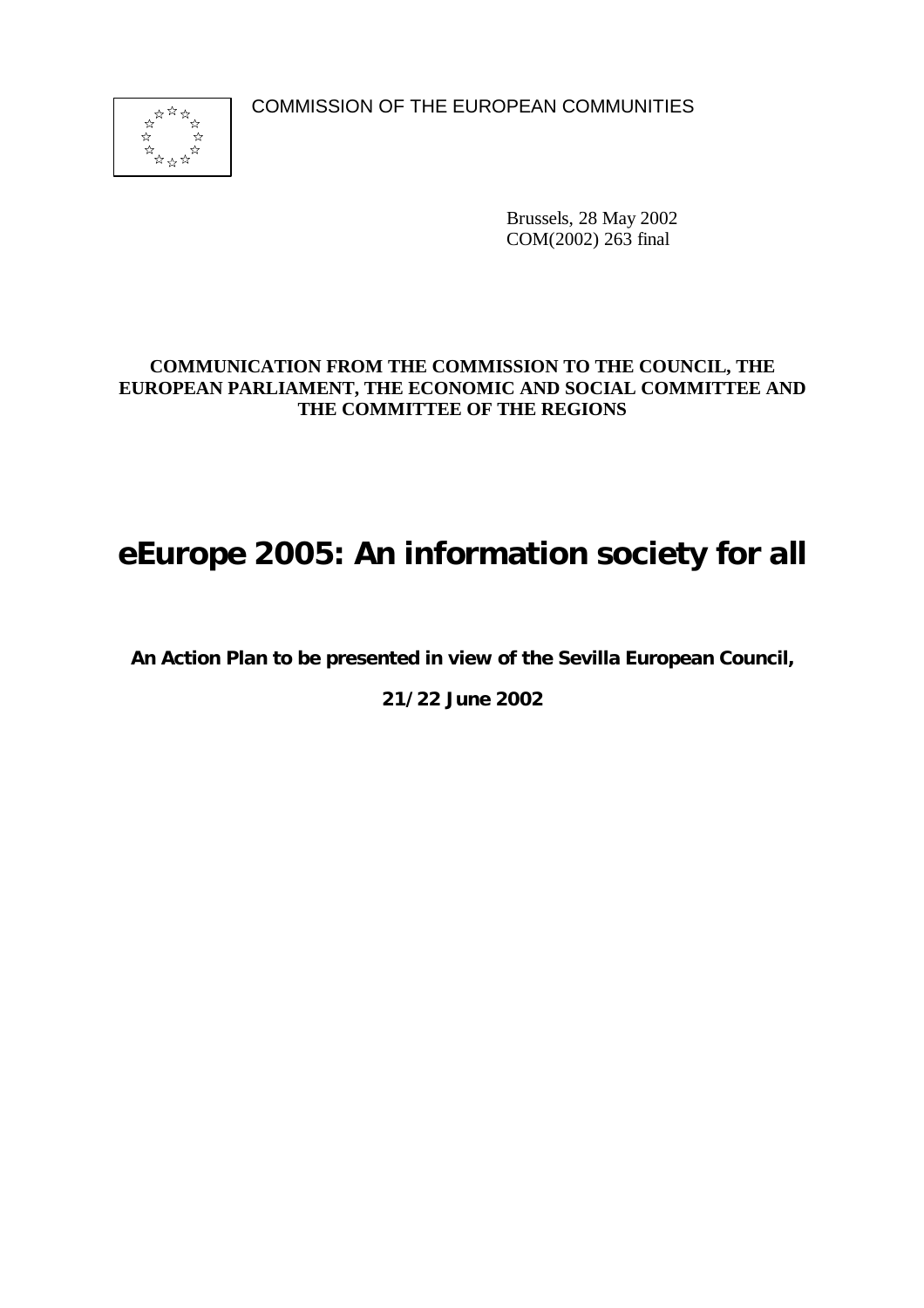# **Executive summary**

**The objective of this Action Plan is to** provide a favourable environment for private investment and for the creation of new jobs, to boost productivity, to modernise public services, and to give everyone the opportunity to participate in the global information society. *e*Europe 2005 therefore aims to **stimulate secure services, applications and content based on a widely available broadband infrastructure.**

I.

The Barcelona European Council called on the Commission to draw up an *e*Europe action plan focussing on "*the widespread availability and use of broadband networks throughout the Union by 2005 and the development of Internet protocol IPv6 … . and the security of networks and information, eGovernment, eLearning, eHealth and eBusiness*" 1

This action plan will succeed the *e*Europe 2002 action plan endorsed by the Feira European Council in June 2000. *e*Europe is part of the Lisbon strategy to make the European Union the most competitive and dynamic knowledge-based economy with improved employment and social cohesion by 2010.

*e*Europe 2002, with the joint effort of all stakeholders, has already delivered major changes and has increased the number of citizens and businesses connected to the Internet. It has reshaped the regulatory environment for communications networks and services and for ecommerce and opened the door to new generations of mobile and multimedia services. It is providing opportunities for people to participate in society and helping the workforce to acquire the skills needed in a knowledge-driven economy. It is bringing computers and the Internet into schools across the Union, bringing governments on-line and focusing attention on the need to ensure a safer on-line world.

II.

The information society has much untapped potential to improve productivity and the quality of life. This potential is growing due to the technological developments of broadband and multi-platform access, i.e. the possibility to connect to the Internet via other means than the PC, such as digital TV and 3G. These developments are opening up significant economic and social opportunities. New services, applications and content will create new markets and provide the means to increase productivity and hence growth and employment throughout the economy. They will also provide citizens with more convenient access to information and communication tools.

Most services are provided by the market. Developing new services needs significant investment, most of it from the private sector. But there is a problem: funding more advanced multimedia services depends on the availability of broadband for these service to run on, while funding broadband infrastructure depends on the availability of new services to use it.

<sup>&</sup>lt;sup>1</sup> Barcelona European Council, Presidency Conclusions, paragraph 40(http://ue.eu.int/en/Info/eurocouncil/index.htm)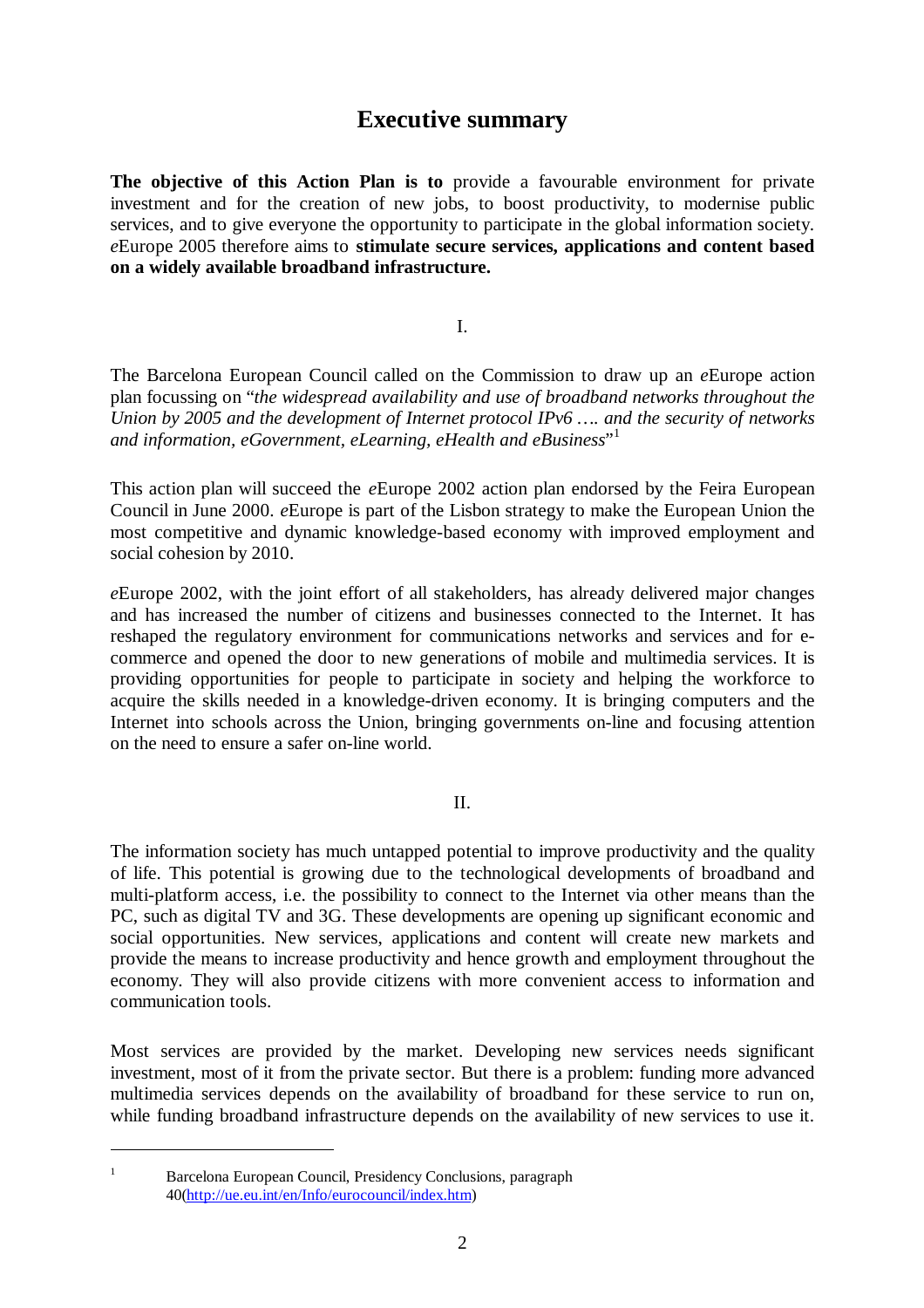Action is needed to stimulate services and infrastructure to create the dynamic where one side develops from the growth of the other. Both developing services and building infrastructures are mainly tasks for the private sector and *e*Europe will create a favourable environment for private investment. This means not only developing an investment friendly legal framework but also taking action that stimulates demand and so reduces uncertainty to private investors.

*e*Europe 2005 applies a number of measures to address both sides of the equation simultaneously. On the demand side, actions on e-government, e-health, e-learning and ebusiness are designed to foster the development of new services. In addition to providing both better and cheaper services to citizens, public authorities can use their purchasing power to aggregate demand and provide a crucial pull for new networks. On the supply side, actions on broadband and security should advance the roll-out of infrastructure.

The Lisbon strategy is not just about productivity and growth but also about employment and social cohesion. *e*Europe 2005 puts users at the centre. It will improve participation, open up opportunities for everyone and enhance skills. *e*Europe contains measures regarding einclusion in all action lines. One important tool to achieve this is to ensure multi-platform provision of services. It is generally accepted that not everyone will want to have a PC. Making sure that services, especially online public services, are available over different terminals such as TV sets or mobile phones is crucial to ensuring the inclusion of all citizens.

#### III.

The *e*Europe action plan is based on two groups of actions which reinforce each other. On the one hand, it aims to stimulate **services, applications and content**, covering both online public services and e-business; on the other hand it addresses the underlying **broadband infrastructure and security matters**.

| By 2005, Europe should have: |                                                                   |  |
|------------------------------|-------------------------------------------------------------------|--|
|                              | modern online public services                                     |  |
|                              | e-government                                                      |  |
|                              | e-learning services                                               |  |
|                              | e-health services                                                 |  |
|                              | a dynamic e-business environment                                  |  |
| and, as an enabler for these |                                                                   |  |
|                              | widespread availability of broadband access at competitive prices |  |
|                              | a secure information infrastructure                               |  |

The action plan comprises four separate but interlinked tools

Firstly, **policy measures** to review and adapt legislation at national and European level; to ensure legislation does not unnecessarily hamper new services; to strengthen competition and interoperability; to improve access to a variety of networks; and, to demonstrate political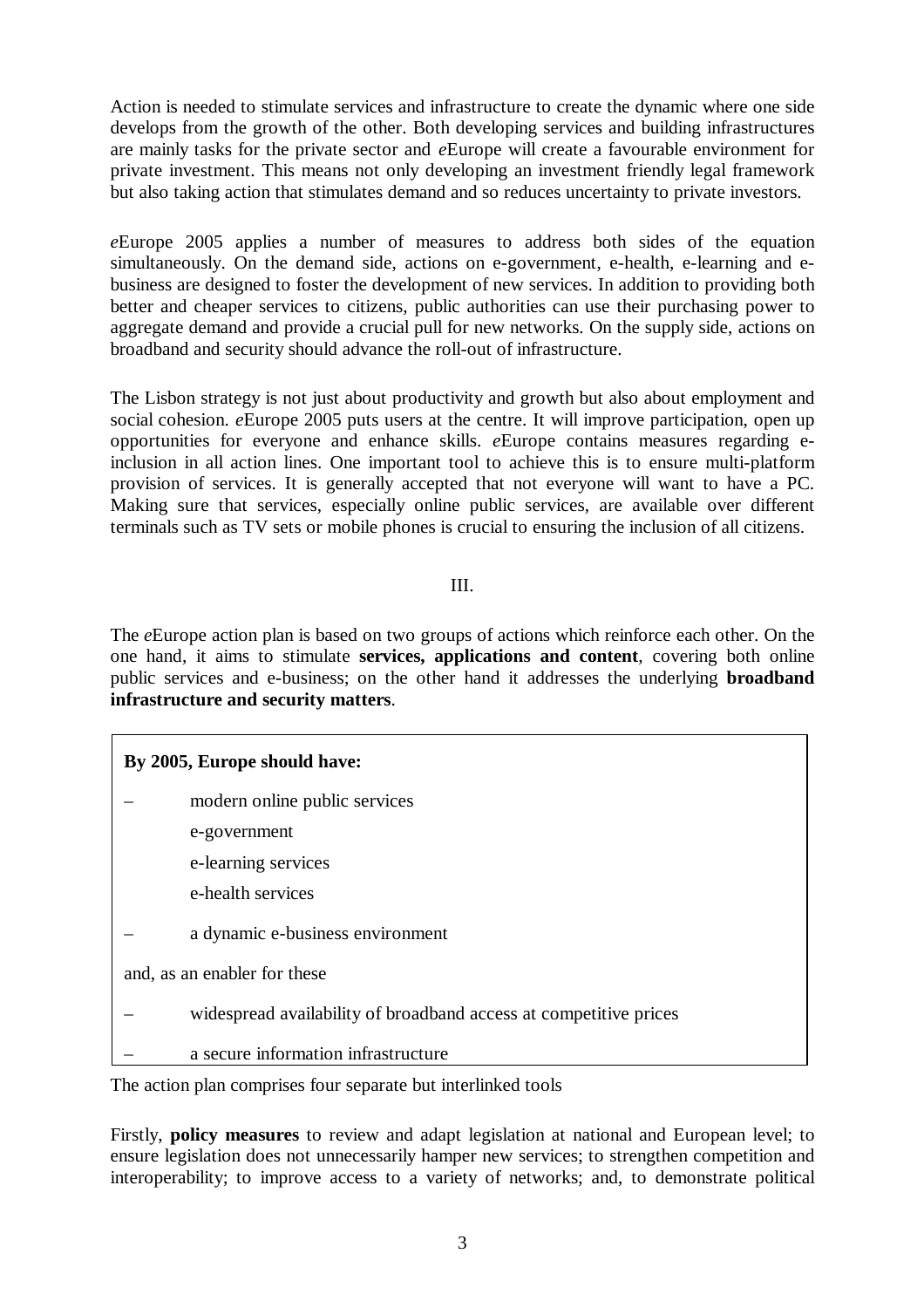leadership. *e*Europe 2005 identifies those areas where public policy can provide an added value and therefore focuses on a limited set of actions in priority areas. Some key targets are**:**

- Connecting public administrations, schools, health care to broadband
- Interactive public services, accessible for all, and offered on multiple platforms
- Provide online health services
- Removal of obstacles to the deployment of broadband networks
- Review of legislation affecting e-business
- Creation of a Cyber Security Task Force

Secondly, *e*Europe will facilitate the exchange of experience, of **good practices** and demonstration projects, but also of sharing the lessons from failures. Projects will be launched to accelerate the roll-out of leading edge applications and infrastructure.

Thirdly, policy measures will be monitored and better focussed by **benchmarking** of the progress made in achieving the objectives and of the policies in support of the objectives.

Fourthly, **an overall co-ordination of existing policies** will bring out synergies between proposed actions**.** A steering group will provide a better overview of policy developments and ensure a good information exchange between national and European policy makers and the private sector. This steering group would also make an early participation of candidate countries possible.

#### IV.

This action plan is a proposal to Member States to take some far-reaching commitments. It is an invitation to the private sector to work with the Commission and Member States to realise the *e*Europe objectives. It sets out the initiatives the Commission will or is willing to take. Overall the action plan sets the scene for a co-ordinated European policy approach on information society issues. The *e*Europe action plan should be confirmed as a key element in the Lisbon strategy. If successful, this plan will have a significant impact on growth and productivity, employment and social cohesion in Europe.

The European Council in Sevilla is expected to endorse an Action Plan and invite Council and Parliament to adopt as quickly as possible the necessary legal and budgetary instruments to implement it.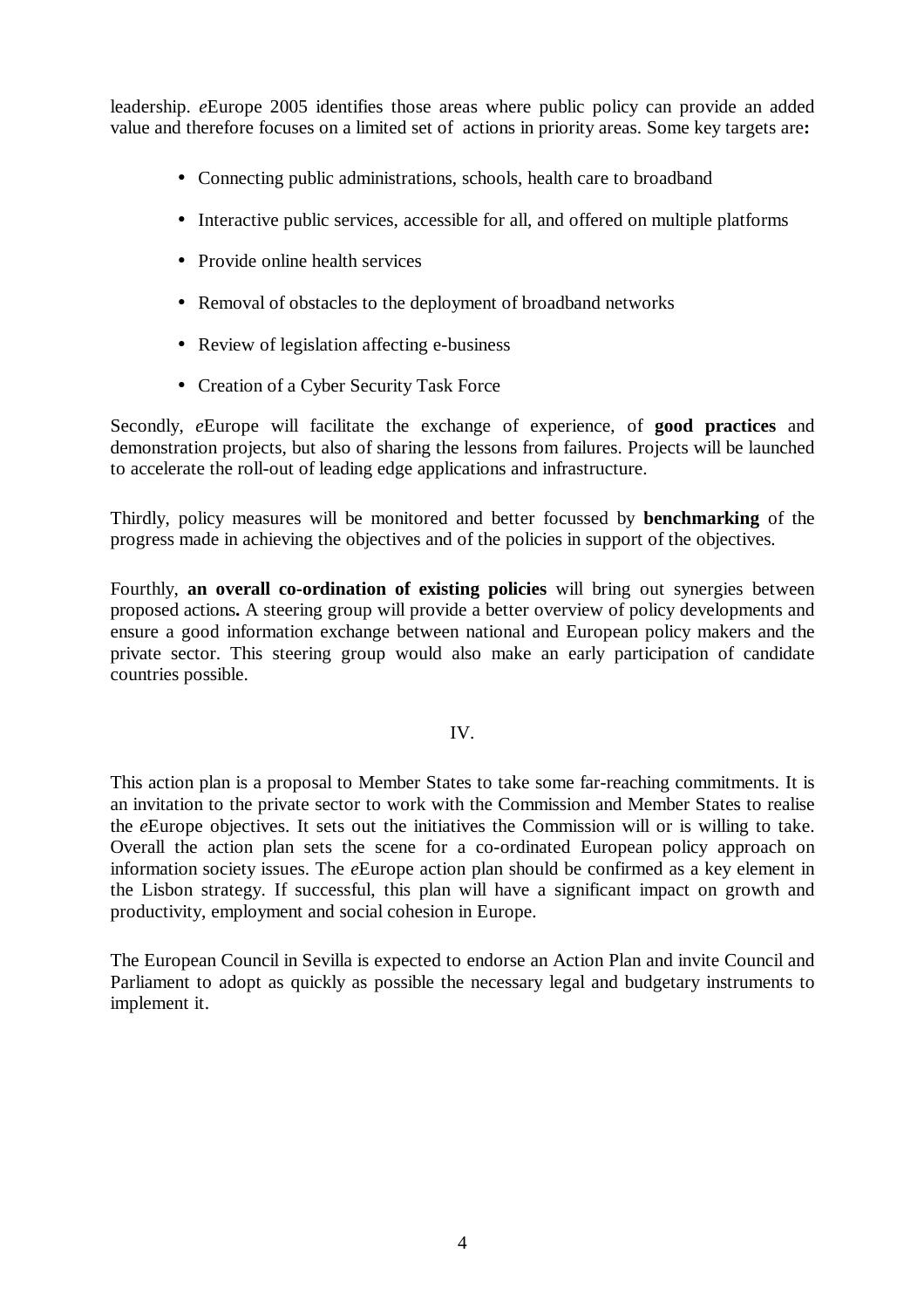# **CONTENTS**

| 1.               |  |
|------------------|--|
| 2.               |  |
| 3.               |  |
| 3.1              |  |
| 3.1.1.           |  |
| 3.1.2.           |  |
| 3.1.3.           |  |
| 3.1.4.           |  |
| 3.2.             |  |
| 3.3.             |  |
| 3.4.             |  |
| 3.5.             |  |
| $\overline{4}$ . |  |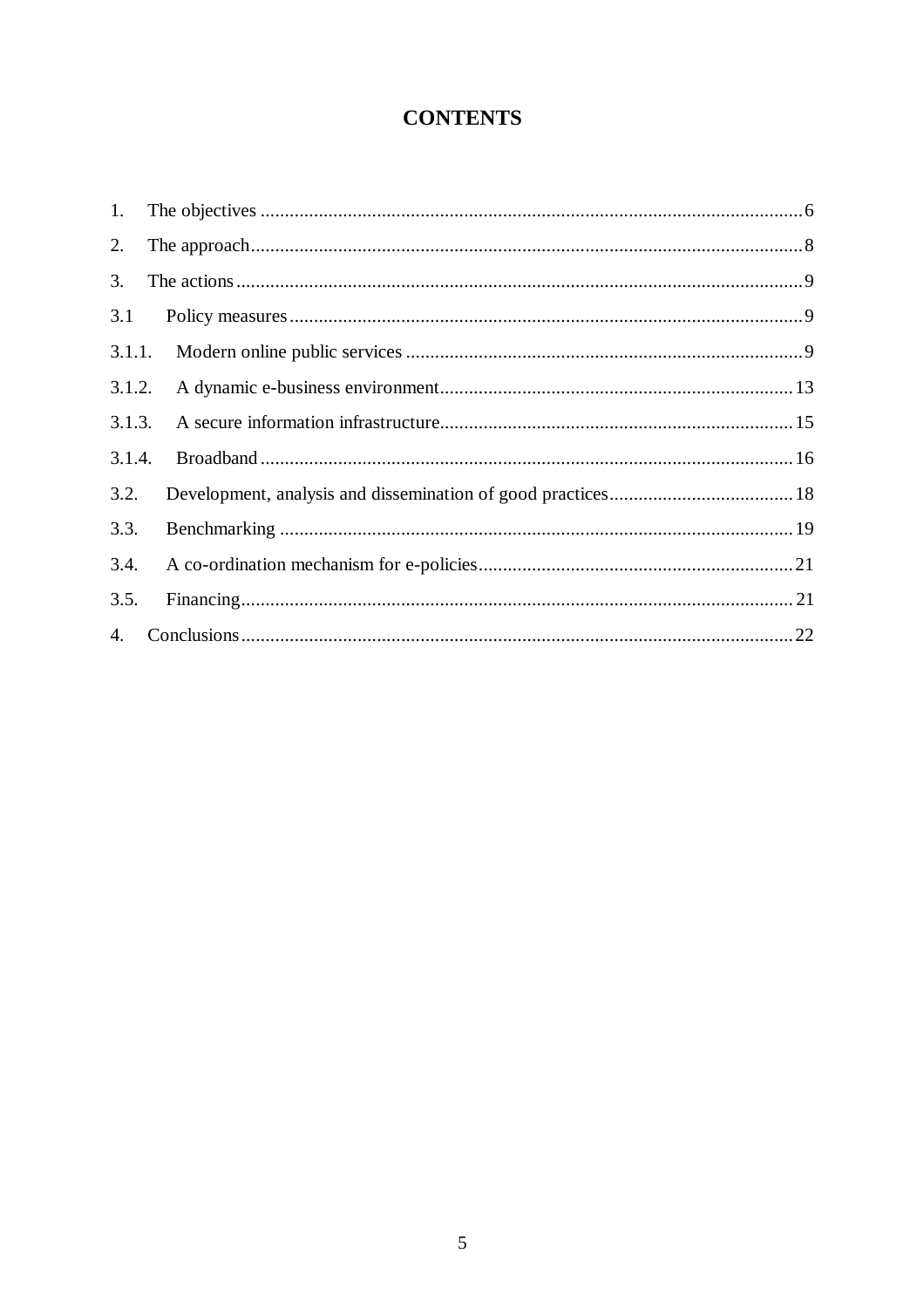# **1. The objectives**

The Barcelona European Council called on the Commission to draw up an *e*Europe action plan focussing on:

> "the widespread availability and use of broadband networks throughout the Union by 2005 and the development of Internet protocol IPv6 … . and the security of networks and information, *e*Government, *e*Learning, *e*Health and eBusiness"<sup>2</sup>

This action plan will succeed the *e*Europe 2002 action plan endorsed by the Feira European Council in June 2000. *e*Europe 2002 is part of the Lisbon strategy to make the European Union the most competitive and dynamic knowledge-based economy with improved employment and social cohesion by 2010. It was complemented by the  $e^{\text{European}+3}$  initiative launched by the candidate countries in reply to the invitation of the European Council to take on board the Lisbon strategy. Many of the objectives of *e*Europe 2002 have already been achieved and the remainder will largely be completed by the end of this year<sup>4</sup>.

To create a knowledge economy, *e*Europe 2002 focused on extending Internet connectivity in Europe. In order to generate growth, connectivity needs to be translated into economic activities.

#### **Progress during** *e***Europe 2002**

- Internet penetration in homes has doubled
- Telecom framework in place
- Internet access prices have fallen
- Almost all companies and schools are connected
- Europe now has world's fastest research backbone network
- ♦ e-commerce legal framework largely in place
- ♦ More government services available online
- A smartcard infrastructure is emerging
- Web accessibility guidelines adopted and recommended in Member States

This is the focus of *e*Europe 2005: stimulating services, applications and content that create new markets and reduce costs and eventually increase productivity throughout the economy. Developing content, services and applications and rolling out the underlying infrastructure is predominantly up to the market. Therefore, the action plan will concentrate on those areas where public policy can provide an added value and contribute to creating a positive environment for private investment.

Fast progress in digital technologies and the decline in prices for information technology equipment provided business and consumers with more powerful devices. Investment in digital equipment grew throughout the 80s and 90s but when computers became interconnected as the World Wide Web took off in the mid 90s there was a particular boost to

<sup>&</sup>lt;sup>2</sup> Barcelona European Council, Presidency Conclusions, paragraph 40

<sup>(</sup>http://ue.eu.int/en/Info/eurocouncil/index.htm) 3

http://europa.eu.int/information\_society/international/candidate\_countries/action\_plan/index\_en.htm

<sup>&</sup>lt;sup>4</sup> The full text of the *e*Europe 2002 Action Plan, other reference documents and the results of *eEurope* benchmarking can be found at http://europa.eu.int/eeurope.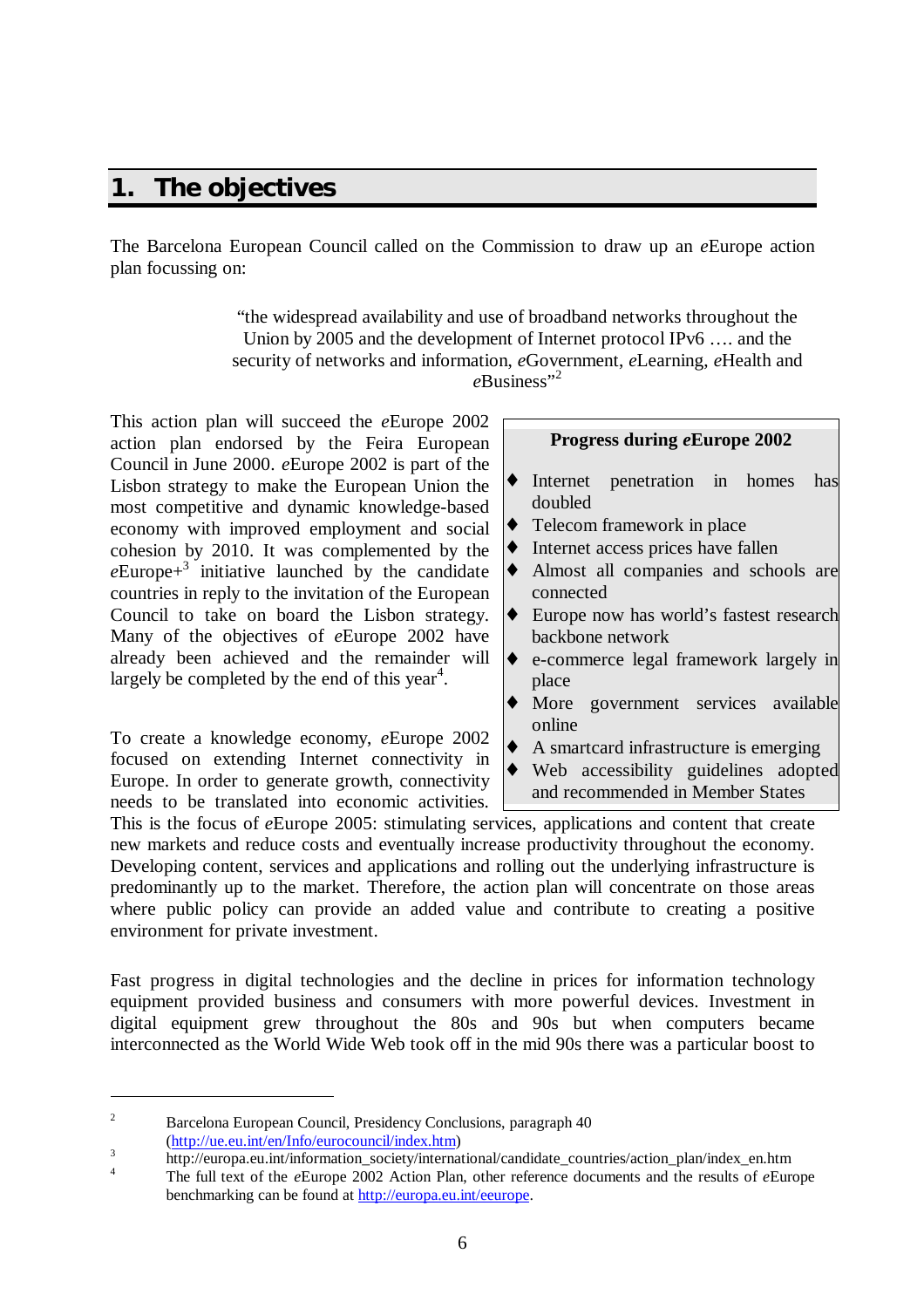productivity. The contribution of the Internet to productivity and growth, particularly in Europe, is therefore relatively recent and much more can be expected. Two new developments will have a major impact on the further development of the Internet: multi-platform access/convergence and broadband<sup>5</sup>.

New communication platforms beyond PC-based Internet access are now becoming available. In particular, interactive digital television and third generation (3G) mobile systems driven by common standards open up possibilities for multiple platform access to services. They can be both substitutes and complements. The same holds for the supporting networks. The Barcelona European Council stressed the importance of open platforms for convergence<sup>6</sup>.

Broadband connections significantly increase the speed of transmission between computers, mobile phones, TV set-top boxes and other digital devices. This will improve quality of Internet access, making it more user-friendly and convenient for consumers, and enable the full scope of multi-media applications to be applied.

The next generation of services will rely on these features. If fully exploited, broadband technologies will improve the effective use of networks**,** and thereby increase productivity and employment. Having anytime, anywhere access to information will contribute to greater effectiveness. However, achieving productivity gains through effective use can only be realised by restructuring of economic behaviour to exploit the new technologies: adapting business processes, bringing public services online, enhancing skills.

Realising the potential of broadband requires that everyone is given the ability and opportunity to enjoy and exploit its richness and benefits (in terms of healthcare, education, and business for example). This means that the goal of the *e*Europe 2002 action plan of achieving an 'information society for all' remains valid for *e*Europe 2005. By supporting the emergence of alternative access platforms, such as digital television or 3G mobile systems, the new action plan will further facilitate e-inclusion, also for people with special needs.

The more networks and computers become an essential part of business and daily life, the more security becomes a necessity. Because of the value of current and expected transactions carried out online, networks and information systems need to be secure. Security has therefore become a key enabler for e-businesses and a pre-requisite for privacy.

<sup>&</sup>lt;sup>5</sup> There is no universally accepted definition of broadband, but its key characteristics are high speed and always-on functionality. Currently, broadband access is mostly offered over the telephone copper network using ADSL technology or over cable TV networks using cable modems. Broadband access can also be offered over new infrastructure, mainly fibre optic, fixed wireless access (FWA), thirdgeneration mobile systems, R-LANs operating in licence-exempt frequency bands, and satellite communication systems.

<sup>&</sup>lt;sup>6</sup> The Barcelona European Council called upon "the Commission and the Member States to foster the use of open platforms to provide freedom of choice to citizens for access to applications and services of the Information Society, notably through digital television, 3G mobile and other platforms that technological convergence may provide in the future." It also invited the Commission to present "a comprehensive analysis of remaining barriers to: the achievement of widespread access to new services and applications of the information society through open platforms in digital television and 3G mobile communications, the full roll-out of 3G mobile communications, the development of e-commerce and e-government and the role that national electronic identification and authentication systems could play in this context." (paragraph 41).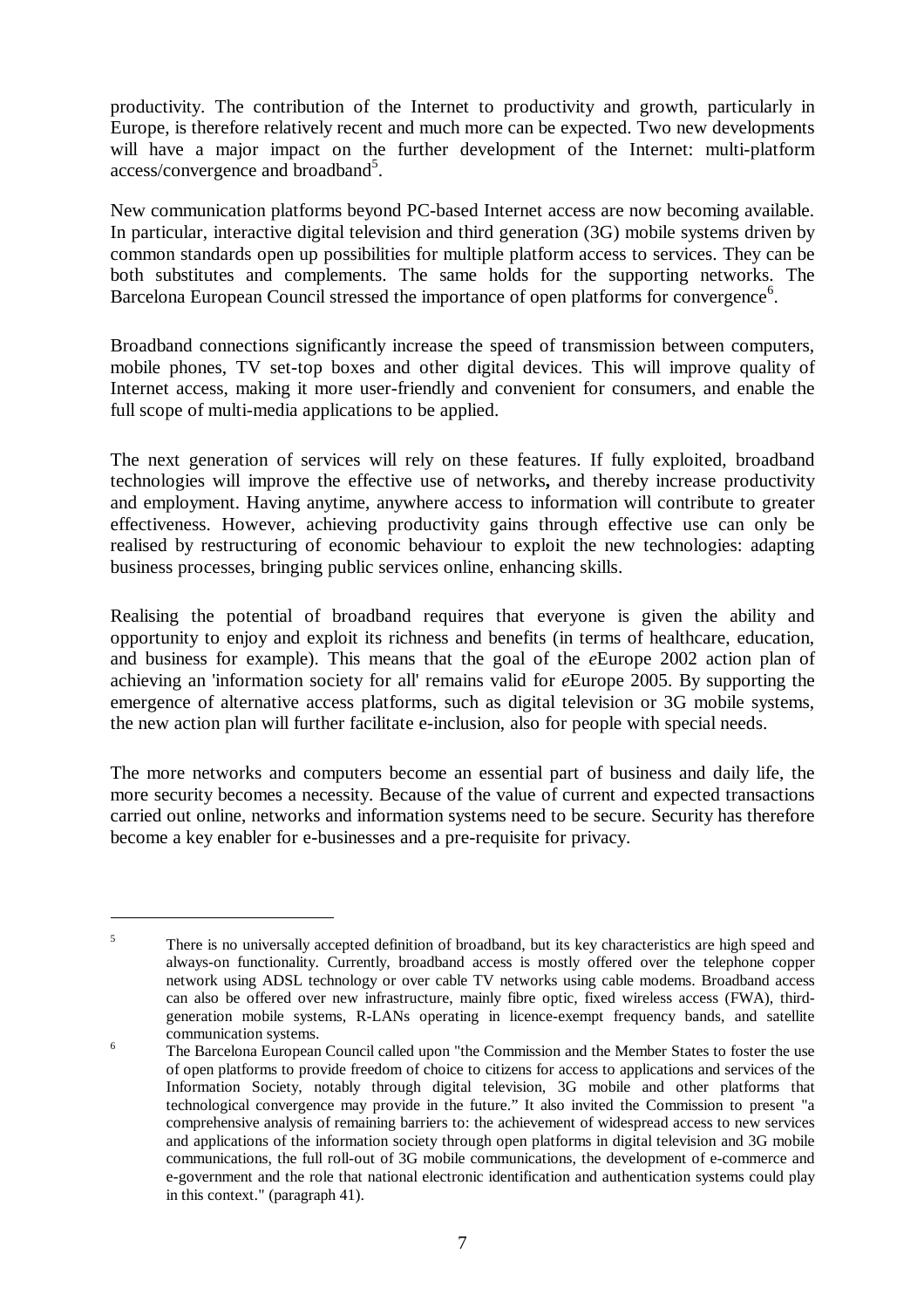The internationalisation of Internet management will also be a key parameter for the harmonious development of the Internet, and the EU will continue to work actively towards this aim.

In summary, broadband enabled communication, in combination with convergence, will bring social as well as economic benefits. It will contribute to e-inclusion, cohesion and cultural diversity. It offers the potential to improve and simplify the life of all Europeans and to change the way people interact, not just at work, but also with friends, family, community, and institutions and the way companies operate. This is what users are interested in, and this is where *e*Europe 2005 starts from. **The objective of this Action Plan is to stimulate secure services, applications and content based on a widely available broadband infrastructure.**

# **2. The approach**

The *e*Europe 2002 action plan proved to be a successful format and the basis for similar actions not only in the candidate countries (*e*Europe+), but also in third countries. Its method of i) speeding up the adoption of new legal measures, ii) re-focusing existing support programmes, and iii) defining clear targets to be achieved, combined with benchmarking, had a major impact. The new action plan will build on these successes and maintain *e*Europe as the symbol of European Union policy to develop the information society. However it needs to be adapted with regard to three requirements.

- 1. Broadband technology is transforming the Internet and opening up new possibilities for interactive multimedia services only possible at very fast transmission speeds. Infrastructure investment is driven by availability of content and services and the development of new services and content depends on infrastructure deployment. The infrastructure evolves and upgrades when new services and applications emerge and vice versa. *e***Europe 2005 will try to stimulate a positive feedback between infrastructure upgrading, both broadband and multi-platform and service developments.**
- 2. Many measures at European, national and regional level in support of the knowledge economy are already underway. Most Member States have national action plans for information society policy, many of which were inspired by *e*Europe 2002. **The** *e***Europe 2005 actions should therefore go beyond current policies and make a real difference.** They must also be in line with the Barcelona conclusions<sup>7</sup> and take account of the discussions at the Informal Telecom Council*<sup>8</sup>* in Vitoria.
- 3. Before the end of this action plan, it is likely that a number of candidate countries for accession to the EU will be members. It will be a challenge for them (and for the current Member States) to meet the targets and to implement the actions contained in *e*Europe 2005. *e***Europe 2005 therefore needs built-in flexibility and should provide for a mid-term review of actions to ensure a smooth phasing in of the new members in the action plan.**

<sup>7</sup> http://ue.eu.int/en/Info/eurocouncil/index.htm

<sup>8</sup> Results of the informal meeting of ministers for Telecommunications and the Information Society, February 2002 – Vitoria, http://www.ue2002.es/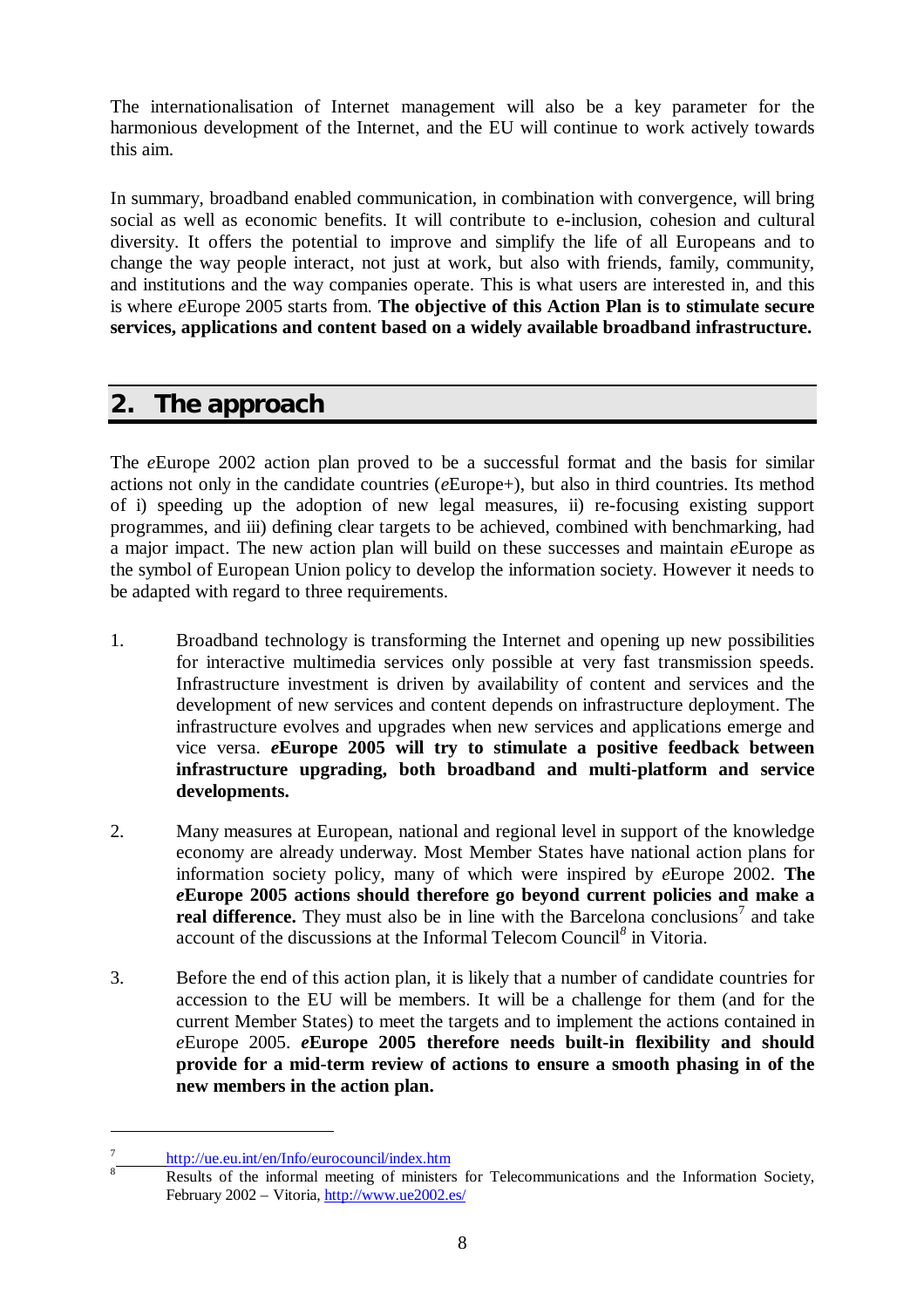To meet these requirements, the *e*Europe action plan is based on two groups of actions which reinforce each other and build a virtuous circle. The first one concerns **services, applications and content**, covering both online public services and e-business, and the second one concerns the underlying **broadband infrastructure and security matters**. The targets of *e*Europe 2005 can be summarised as follows:

| By 2005, Europe should have: |                                                                   |  |
|------------------------------|-------------------------------------------------------------------|--|
|                              | modern online public services                                     |  |
|                              | e-government                                                      |  |
|                              | e-learning services                                               |  |
|                              | e-health services                                                 |  |
|                              | a dynamic e-business environment                                  |  |
| and, as an enabler for these |                                                                   |  |
|                              | widespread availability of broadband access at competitive prices |  |
|                              | a secure information infrastructure                               |  |
|                              |                                                                   |  |

The action plan is structured around four lines which are interlinked:

Firstly, **policy measures** to review and adapt legislation at national and European level, to strengthen competition and interoperability, to create awareness, and to demonstrate political leadership.

Secondly, the implementation of policy measures is supported by the development, analysis and dissemination of **good practices.** Projects will be launched to accelerate the roll-out of leading edge applications and infrastructure.

Thirdly, policy measures will be monitored and better focussed by **benchmarking** of the progress made in achieving the objectives and of the policies in support of the objectives.

Fourthly, **an overall co-ordination of existing policies** will bring out synergies between proposed actions**.** A steering group will provide a better overview of policy developments and ensure a good information exchange between national and European policy makers and the private sector.

# **3. The actions**

# **3.1 Policy measures**

### **3.1.1. Modern online public services**

**i) e-government**

*Starting point*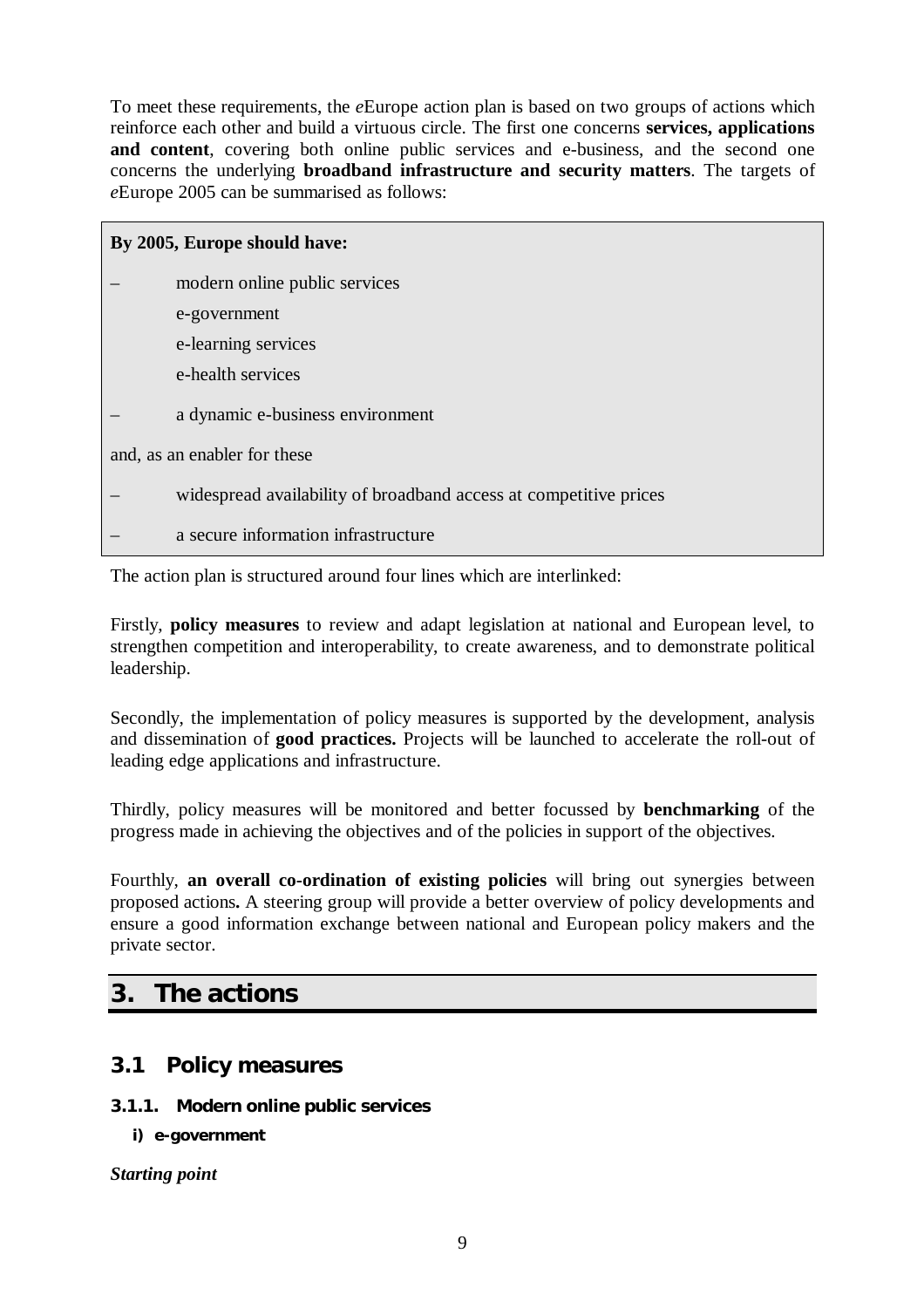Under the *e*Europe 2002 Action Plan, Member States agreed to provide all basic services online by end 2002. Much has been achieved in this area but many services still have limited interactivity. The Commission and the Belgian Presidency held an e-government conference in November 2001 to identify and disseminate examples of good practice. The ministers participating in the conference adopted a declaration<sup>9</sup> stressing the need to further develop the exchange of good practices and to ensure inclusion and security in online public service delivery. The development of secure and seamless access to e-government services depends on deployment and the effective use of electronic authentication means. The action taken in support of smart card take-up will continue and could effectively serve this purpose by also providing a secure device to support electronic signature.

Improved access to public web sites for disabled people is an objective of *e*Europe 2002. In October 2001, the Council adopted a resolution on  $e$ -inclusion<sup>10</sup> and a further resolution in March  $2002<sup>11</sup>$  stating that Member States should speed up their efforts in implementing the 'Web Accessibility Initiative' guidelines<sup>12</sup>. Access to government services can be facilitated by providing multilingual content and making it available on various platforms.

Initiatives regarding e-government exist at national, regional and local level. These are complemented by actions carried out at European level: the IDA programme<sup>13</sup> is supporting interoperability of back office processes, standardisation and the provision of pan-European services and the IST programme<sup>14</sup> is financing research activities. In addition, the Commission is preparing an initiative to follow up the Communication on creating a EU framework for the exploitation of public sector information<sup>15</sup>. At the Barcelona European Council, Heads of State and Government decided on the creation of a 'one stop European Job Mobility Information Web Site'. This and the portal of the EU administration developed in the framework of the IDA Programme will offer multi-lingual point of access for online information and services to citizens and enterprises supporting mobility across borders. The IDA portal will also serve as test bed for multi-platform technologies. In this context, the use and improvement of machine translation systems to fully cover the linguistic diversity of European users of such web sites will be of importance. The Barcelona European Council also invited the Commission to analyse the role that electronic authentication systems can play in removing obstacles to the development of e-government.

### *Proposed actions*

**Broadband connection.** Member States should aim to have broadband connections for all public administrations by 2005.Since broadband services can be offered on different technological platforms, national and regional authorities should not discriminate between technologies when purchasing connections (using open bidding procedures, for example).

**Interoperability.** By end 2003, the Commission will issue an agreed interoperability framework to support the delivery of pan-European e-government services to citizens and enterprises. It will address information content and recommend technical policies and

<sup>9</sup> http://europa.eu.int/information\_society/eeurope/egovconf/index\_en.htm

<sup>10</sup> **OJ C 292 of 18.10.2001**.

 $11$  OJ C 86 of 10.04.2002.

 $\frac{12}{13}$  http://www.w3.org/TR/WCAG10/

<sup>13</sup> Interchange of data between administrations  $(\frac{http://europa.eu.int/ispo/ida)}{l!}$ 

<sup>&</sup>lt;sup>14</sup> Information society technologies (http://<u>www.cordis.lu/ist</u>)

COM(2001) 607 final of 23.10.2001.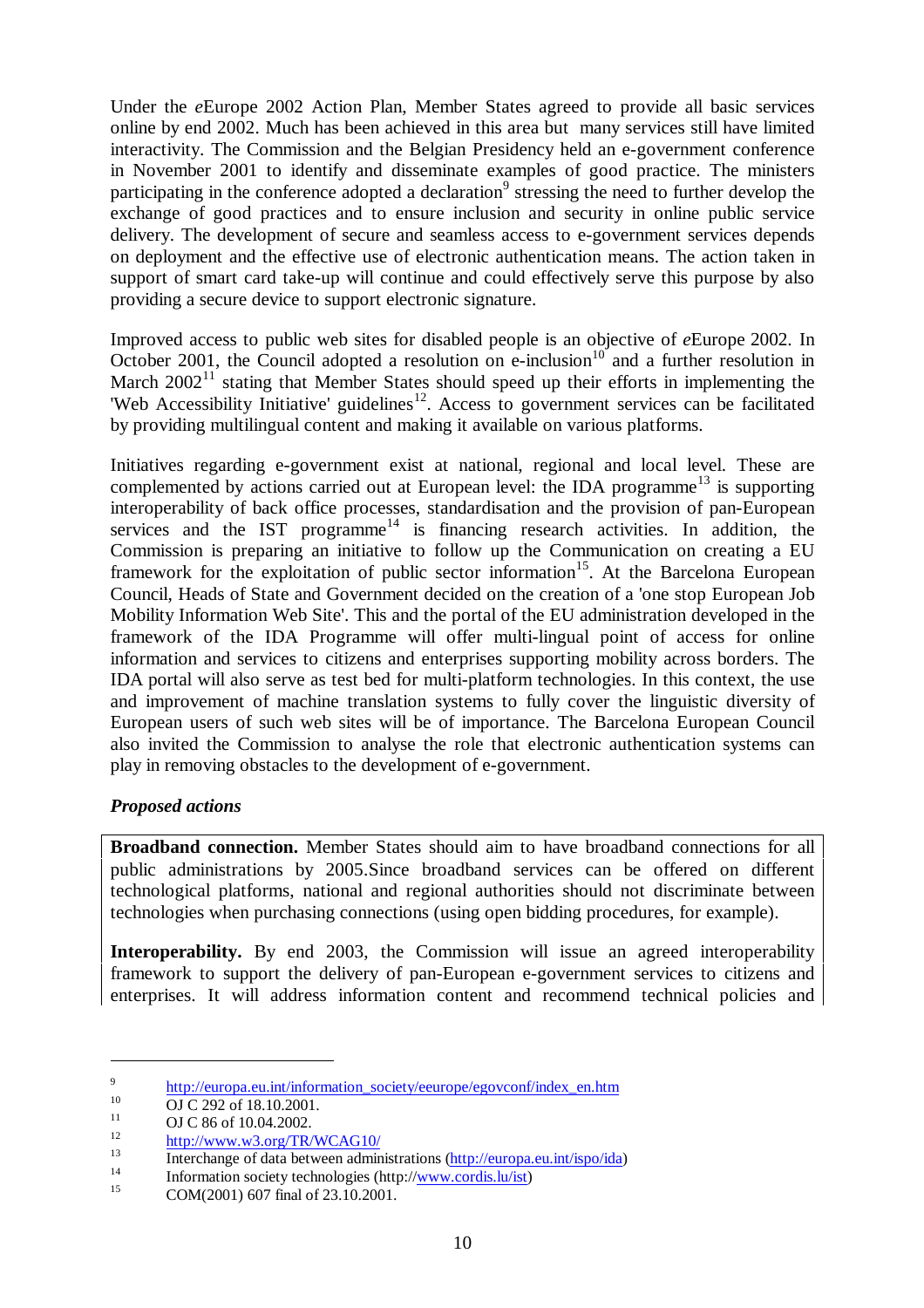specifications for joining up public administration information systems across the EU. It will be based on open standards and encourage the use of open source software.

**Interactive public services.** By end 2004, Member States should have ensured that basic public services are interactive, where relevant, accessible for all, and exploit both the potential of broadband networks and of multi-platform access. This will require back-office  $r_{\text{e}}$  reorganisation<sup>16</sup> which will be addressed in the good practice exercise. It also implies addressing access for people with special needs, such as persons with disabilities or the elderly. Commission and Member States will agree on a list of public services for which interactivity and interoperability are desirable.

**Public procurement.** By end 2005, Member States should carry out a significant part of public procurement electronically. The experience of the private sector shows that reducing costs is most efficiently achieved through the use of the Internet in supply chain management, including e-procurement. Council and Parliament should adopt as quickly as possible the legislative package on procurement.

**Public Internet Access Points (PIAPs).** All citizens should have easy access to PIAPs, preferably with broadband connections, in their communes/municipalities. In establishing PIAPs, Member States should use structural funds and work in collaboration with the private and/or voluntary sector, where necessary. The Commission intends to continue to support technology development in the research programme and good practice showcases to the extent possible through the follow-up programme to the PROMISE programme.

**Culture and tourism.** The Commission, in co-operation with Member States, the private sector and regional authorities, will define e-services to promote Europe and to offer userfriendly public information. These e-services should be deployed by 2005 and build on interoperable interfaces, use broadband communication, and be accessible from all types of digital terminals.

### **ii) e-learning**

### *Starting point*

 $\overline{a}$ 

Member States responded positively to the ambitious *e*Europe 2002 targets. Most schools are now connected and work is underway to provide convenient access to the Internet and multimedia resources for schools, teachers and students. In Barcelona, the European Council set the target of ensuring by end 2003 a ratio of 15 pupils per on-line computer for educational purposes<sup>17</sup> in EU schools... Trans-European networks connecting national research and education networks have been upgraded substantially but, as yet, few schools are connected.

The Commission has contributed to financing some of these actions through the IST Programme, the *e*Learning initiative and other actions co-ordinated under the *e*Learning Action Plan. EU measures included support to the provision of equipment, co-operation and

<sup>&</sup>lt;sup>16</sup> Re-engineering of internal administrative processes that relate e.g. to data collection and data management, electronic information exchange, interagency co-ordination.

<sup>&</sup>lt;sup>17</sup> The Barcelona European Council also requested to develop digital literacy through the generalisation of an Internet and computer user's certificate for secondary school pupils and to undertake a feasibility study to identify options for helping secondary schools to establish or enhance an internet twinning link with a partner school elsewhere in Europe (paragraph 44).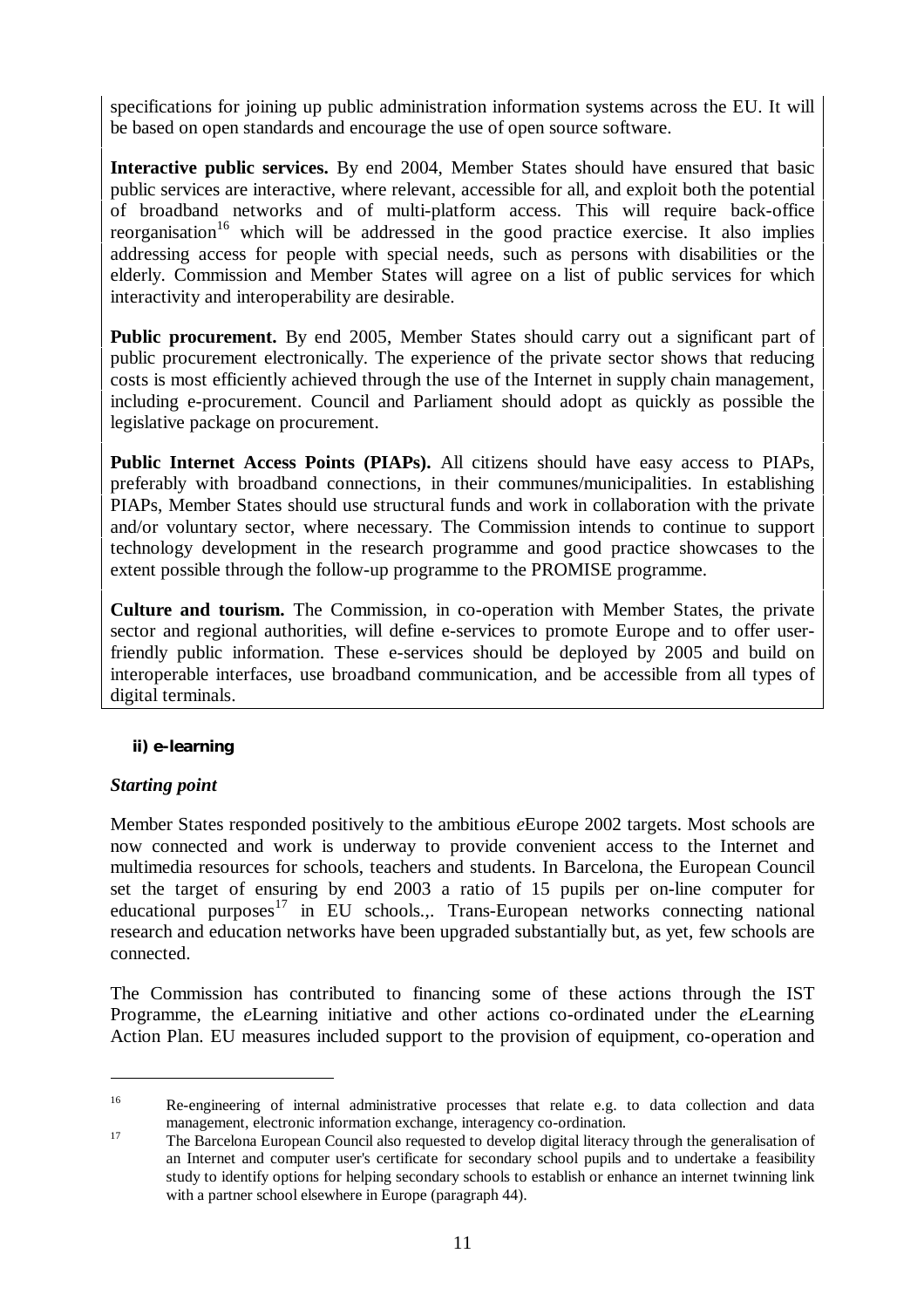exchange of good practices, teacher training, pedagogical research, and the development of elearning content and services.

# *Proposed actions*

**Broadband connections.** By end 2005, Member States should aim that all schools and universities have Internet access for educational and research purposes over a broadband connection. Museums, libraries, archives and similar institutions that play a key role in elearning should also be connected to broadband networks.

*e***Learning Programme.** By end 2002, the Commission intends to adopt a proposal for a specific *e*Learning Programme. It will focus on the implementation of the objectives of the *e*Learning Action Plan from an educational perspective and run from 2004-2006. The Commission will also publish an analysis of the European market for e-learning, including the private sector. It will review the market situation and analyse legal, economic and social issues with a view to identifying obstacles to the development of the e-learning market in Europe and where necessary make proposals to remedy them.**Virtual campuses for all** students. By end 2005, Member States, supported by the *eLearning and eTEN*<sup>18</sup> programmes, should ensure that all universities offer on-line access for students and researchers to maximise the quality and efficiency of learning processes and activities.**University and research computer-supported co-operative system.** By end 2003, the Commission will launch research and piloting actions to enable the deployment of Europe-wide computersupported networks and platforms, based on high performance computing infrastructures and  $GRID<sup>19</sup>$  technologies. They will allow collaborative work addressed at solving complex problems and virtual access to, and sharing of learning resources, and computational power across Europe.

**Re-skilling for the knowledge society:** By end 2003, Member States, where appropriate using structural funds and supported by the Commission, should launch actions to provide adults (e.g. the unemployed, women returning to the labour market, etc) with the key skills<sup>20</sup> needed for the knowledge society, to improve their employability and overall quality of life. These actions will take advantage of the possibilities offered by e-learning.

#### **iii) e-health**

### *Starting point*

 $\overline{a}$ 

The work of medical practitioners at all levels is becoming more information intensive as sophisticated medical equipment and computer applications are more widely used. At the same time, demands on healthcare budgets are increasing in the face of medical and scientific advances, an ageing population and changing patient expectations. Digital technologies are becoming more important in health management both at individual practitioner level and at national and regional level. They offer the potential to reduce administrative costs, to deliver health care services at a distance, to avoid unnecessary duplicate examinations. In addition, the Internet is increasingly used by citizens to obtain medical information. Against this

<sup>&</sup>lt;sup>18</sup> The former TEN-Telecom programme.

<sup>19</sup> wide-area distributed computing using the global Internet to build distributed computing and communications infrastructures.

<sup>&</sup>lt;sup>20</sup> Key skills include basic computer skills (digital literacy) and higher-order skills such as teamwork, problem solving, project management, etc.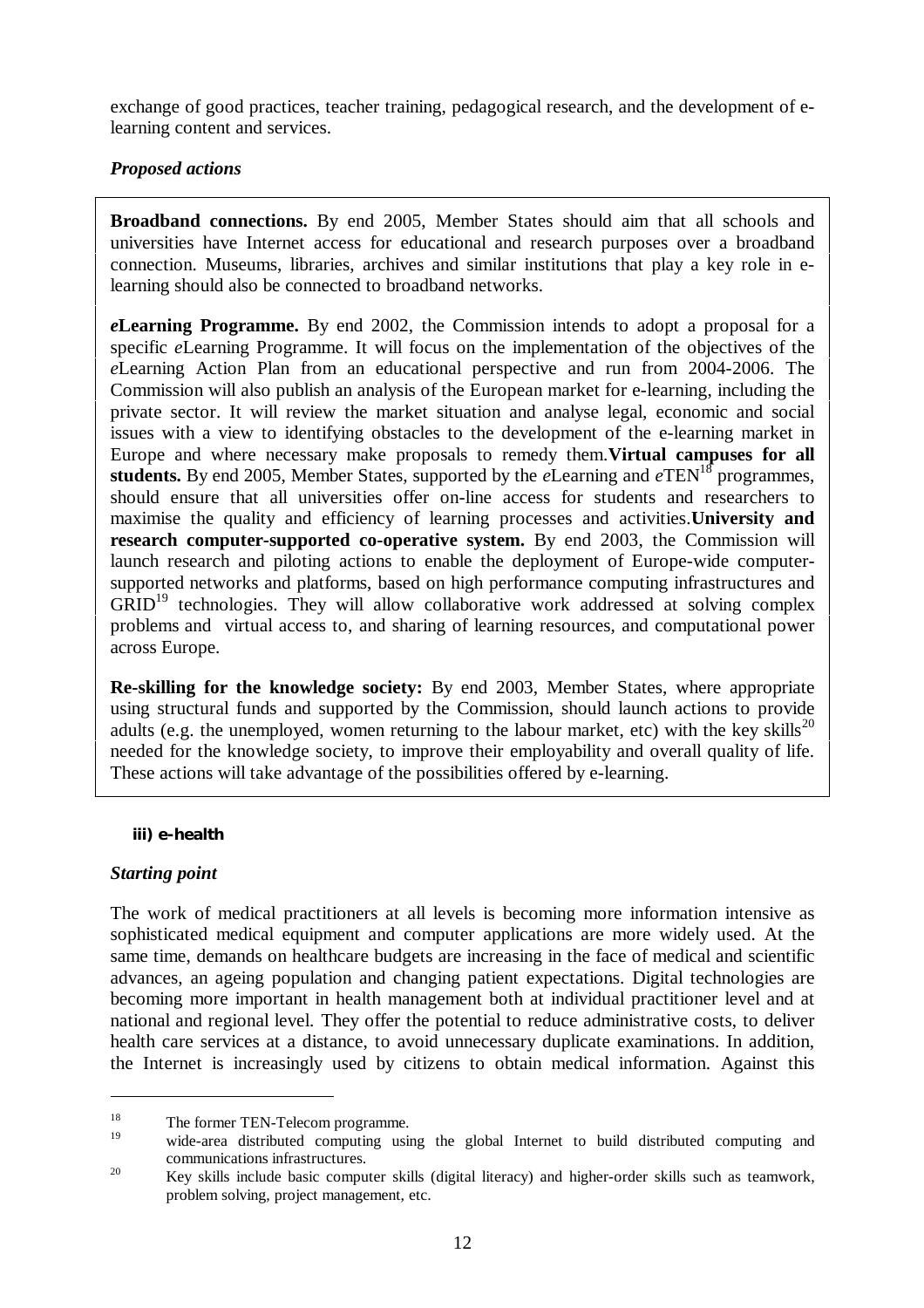background, it is critical that e-health content and services are developed efficiently, are available for all and health related web sites comply with established quality criteria.

More than 10 years of research and development in health telematics and in the framework of the IST programme have been undertaken. Examples of results are integrated regional health information networks, standardised electronic health records, reliable and effective telemedicine services (teleconsultation and home telemonitoring) as well as personal systems for citizens to support and manage their health status. Another important action already underway which will be contributing to eEurope 2005 is to improve the use of telematics in the community pharmaceutical regulatory system (e.g. Eudravigilance for safety of medicines, Europharm Database or e-submission for information exchange between regulatory authorities and industry) which is expected to deliver first results by end 2003. *e***Europe offers the possibility to combine efforts into a strategy to deliver visible results at the end of the action plan**. Health data is particularly sensitive, and all actions in this area must be accompanied by the development of the technical and organisational means to ensure the protection of individuals' health information from unauthorised access, disclosure, and manipulation.

#### *Proposed actions*

**Electronic health cards.** Building on the agreement at the Barcelona European Council that a European health insurance card will replace paper based forms needed for health treatment in another Member State, the Commission will make a proposal before the Spring Council in 2003. The Commission intends to support a common approach to patient identifiers and electronic health record architecture through standardisation and will support the exchange of good practices on possible additional functionalities, such as medical emergency data and secure access to personal health information..

**Health information networks.** By end 2005, Member States should develop health information networks between points of care (hospitals, laboratories and homes) with broadband connectivity where relevant. In parallel, the Commission intends to set up European-wide information networks of public health data and co-ordinate actions for Europe wide rapid reactions to health threats.

**Online health services.** By end 2005, Commission and Member States will ensure that online health services are provided to citizens (e.g. information on healthy living and illness prevention, electronic health records, teleconsultation, e-reimbursement). Some of the health and related preventative services (e.g. air and water quality online information) could be expanded to a trans-European level through the *e*TEN programme. The Commission will monitor actions taken by Member States to make health information as accessible as possible to citizens as well as initiatives to implement quality criteria for web sites.

### **3.1.2. A dynamic e-business environment**

#### *Starting point*

e-business comprises both e-commerce (buying and selling online) and restructuring of business processes to make best use of digital technologies. Since the publication of the e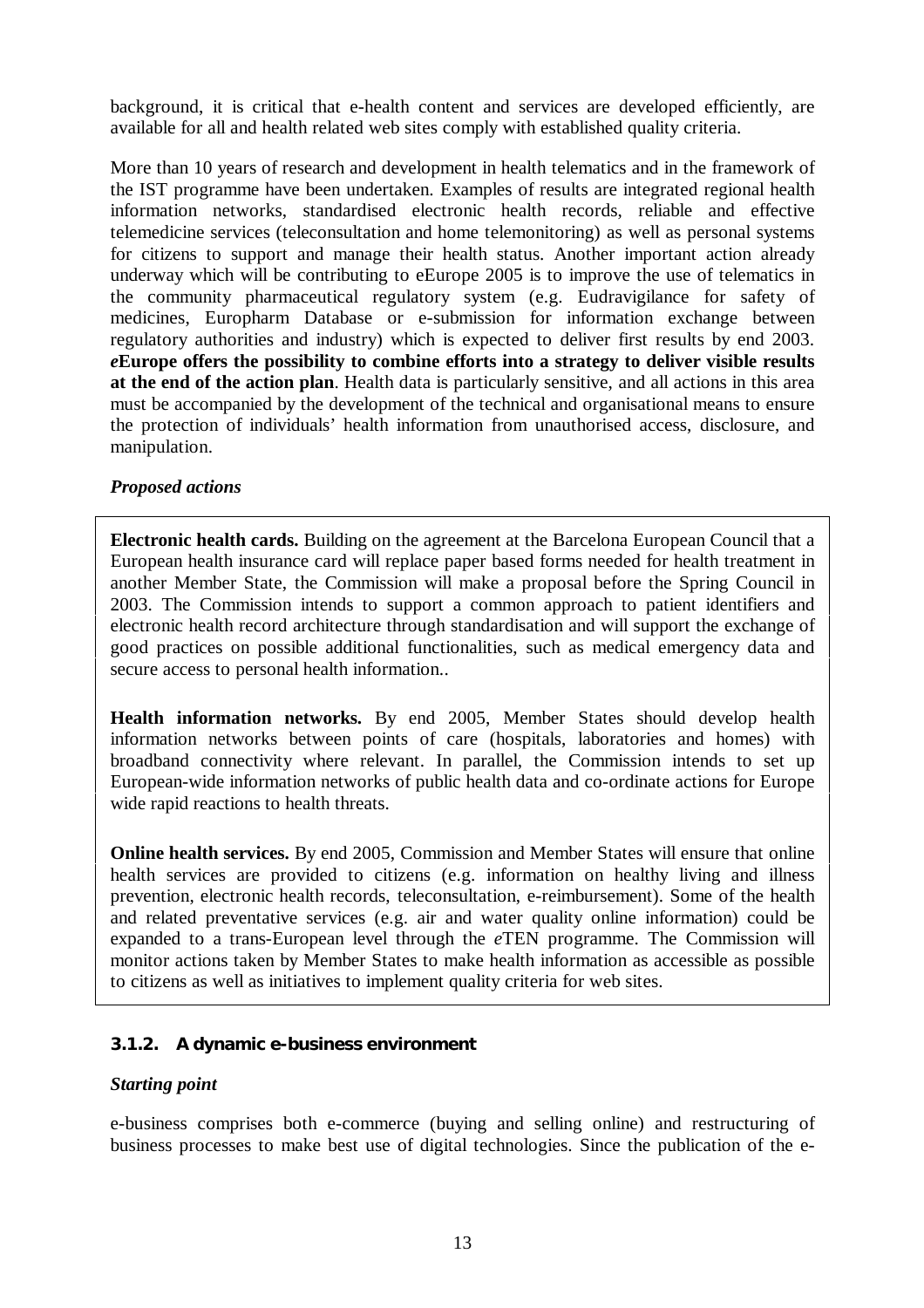commerce communication in 1997 $^{21}$ , the Commission has developed a comprehensive policy in this field. Among the achievements have been the rapid adoption by the EU of a series of  $directives<sup>22</sup>$ , which are aimed at establishing an Internal Market for information society services, as well as a number of non-legislative initiatives aimed at promoting self-regulation, notably in the field of "e-confidence" and online dispute resolution  $(DDR)^{23}$ , and the launch of the 'Go Digital' initiative to help small and medium-sized enterprises to better use ebusiness. In addition, the tax environment of e-commerce has been adapted and simplified, mainly through the adoption of a directive on electronic invoicing<sup>24</sup> as well as a directive and a regulation on VAT on digital supplies $^{25}$ .

The Commission has also launched<sup>26</sup> a debate on the future of consumer policy, regulation and its enforcement. It highlights the need to eliminate regulatory distinctions between the on and off-line world and for future regulation to be created in such a way that it neither becomes redundant or stifles innovation and new technology.

Building on the European Competitiveness Report<sup>27</sup> and on the Communication on the eeconomy<sup>28</sup>, the Commission is working in co-operation with Member States to support ebusiness in Europe. The goal is to promote take-up of e-business with the aim of increasing the competitiveness of European enterprises and raising productivity and growth through investment in information and communication technologies, human resources (notably eskills) and new business models, whilst ensuring privacy. *e*Europe 2005 will be instrumental in making this policy work.

# *Proposed actions*

 $\overline{a}$ 

Legislation. The Commission, in co-operation with Member States, will review relevant legislation where appropriate with the aim of identifying and removing factors that prevent enterprises from using e-business. This review will in particular aim at extending existing ecommerce friendly rules to the off-line delivery of goods and services in order to create a level playing field between the different trading modes (on-line/off-line). The review, open to all interested parties, will be kicked off with an **e-business summit** in 2003, giving high-level business representatives the opportunity to describe difficulties encountered when doing ebusiness.

<sup>&</sup>lt;sup>21</sup> A European Initiative in Electronic Commerce, COM(1997) 157 final of 16.4.1997.

<sup>22</sup> Directive 2000/31/EC of the European Parliament and of the Council of 8 June 2000 on electronic commerce, OJ L 178 of 17.7.2000, Directive 1999/93/EC of the European Parliament and of the Council of 13 December 1999 on a Community framework for electronic signatures, OJ L 13 of 19.1.2000, Directive 2001/29/EC of the European Parliament and of the Council of 22 May 2001 on the harmonisation of certain aspects of copyright and related rights in the Information Society, OJ L 167 of 22.6.2001, Directive 97/7/EC of the European Parliament and of the Council of 20 May 1997 on the protection of consumers in respect of distance contracts, OJ L 144 of 4.6.1997.

<sup>&</sup>lt;sup>23</sup> The Commission has established an alternative dispute settlement network - the EEJ net - in order to utilise and promote dispute resolution mechanisms for resolving consumer-business disputes cross border throughout the EU.

<sup>&</sup>lt;sup>24</sup> Council Directive 2001/115/EC of 20.12.2001, OJ L 15 of 17.1.2002.

<sup>25</sup> Council Regulation (EC) No 792/2002 of 7.5.2002, OJ L 128 of 15.5.2002 and Council Directive 2002/38/EC of 7.5.2002, OJ L 128 of 15.5.2002.

<sup>&</sup>lt;sup>26</sup> Green Paper on consumer protection 2001 COM(2001) 531 final, follow-up Communication currently under preparation.

<sup>&</sup>lt;sup>27</sup><br>Commission Staff working paper: European competitiveness report 2001, SEC(2001) 1705.<br>The Impect of the a Economy on European Enterprise: Economic Applyis and Policy Im

<sup>28</sup> The Impact of the e-Economy on European Enterprises: Economic Analysis and Policy Implications' - COM(2001) 711 final of 29.11.2001.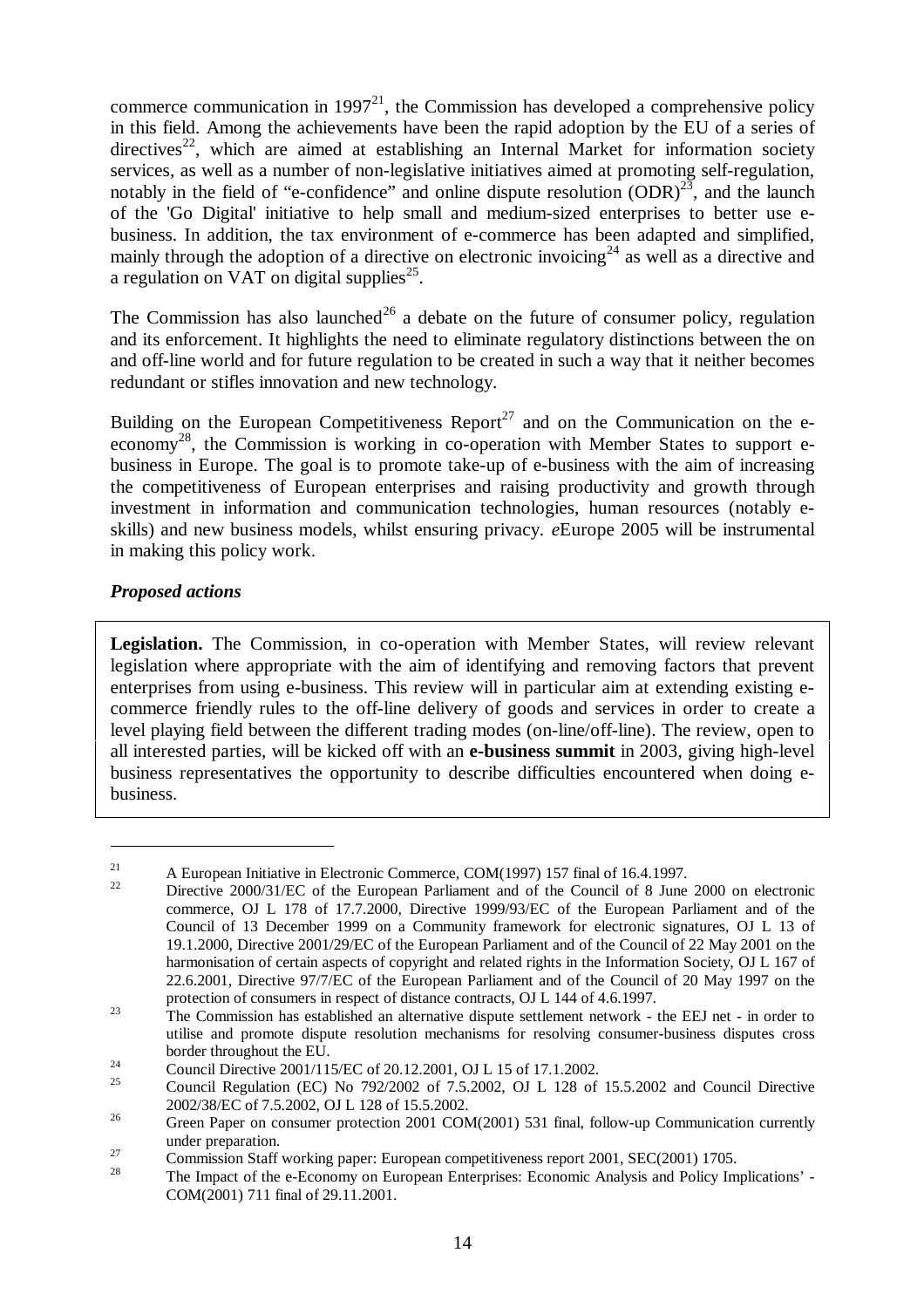**SMEs.** By end 2003, the Commission intends to establish an European e-business support network, federating existing European, national and regional players in this field with a view to strengthening and co-ordinating actions in support of SMEs in the field of e-business. The Commission will foster geographical and sectoral clusters of SMEs working online to encourage innovation in e-business, sharing of good practice and promotion of guidelines and standards.

**e-skills.** By end 2003, the Commission, in close co-operation with Member States, will publish an analysis of the supply and the demand for e-skills in Europe. The Commission and Member States should foster public-private partnerships and the co-operation of stakeholders with a view to developing European-wide e-skills definitions.

**Interoperability.** By end 2003, the private sector should, supported by the Commission and Member States, have developed interoperable e-business solutions for transactions, security, signatures, procurement and payments. This will facilitate services enabling seamless, secure and easy cross-border electronic business and mobile commerce.

**Trust and confidence.** By end 2003, the Commission, together with the private sector, consumer organisations and Member States will examine possibilities of establishing a European-wide online dispute resolution system. To facilitate cross-border electronic transactions for SMEs, the Commission will further support the establishment of online information systems on legal issues. The Commission will work with stakeholders on trustmarks requirements with a view to a recommendation on consumer confidence in electronic commerce.

**The ".eu company".** By end 2003, the Commission will examine the possibilities to provide European companies with additional functionalities linked to the .eu domain name such as a trusted cyberidentity and other supporting operations, e.g. trustmarks and an authentication scheme.

# **3.1.3. A secure information infrastructure**

### *Starting point*

 $\overline{a}$ 

The European Union has already launched a comprehensive strategy based on the Communications on network security<sup>29</sup>, cyber crime<sup>30</sup>, and the current<sup>31</sup> and forthcoming data protection directive regarding electronic communications. The suggested approach was endorsed and further developed by the Council Resolution of 28 January  $2002^{32}$  and by the recent Commission proposal for a Council Framework Decision on attacks against information systems<sup>33</sup>.

<sup>&</sup>lt;sup>29</sup> Network and Information Security: Proposal for A European Policy Approach, COM(2001) 298 of 6.6.2001.

<sup>&</sup>lt;sup>30</sup> Creating a Safer Information Society by Improving the Security of Information Infrastructures and Combating Computer-related Crime, COM(2000) 890 of 22.1.2001.

<sup>&</sup>lt;sup>31</sup> Directive 97/66/EC of the European Parliament and of the Council on 15 December 1997 concerning the processing of personal data and the protection of privacy in the telecommunications sector, OJ L 24 of 30.1.1998.

 $\frac{32}{33}$  http://register.consilium.eu.int/pdf/en/01/st15/15152en1.pdf

http://europa.eu.int/comm/dgs/justice\_home/index\_en.htm, COM(2002) 173 final of 19.4.2002.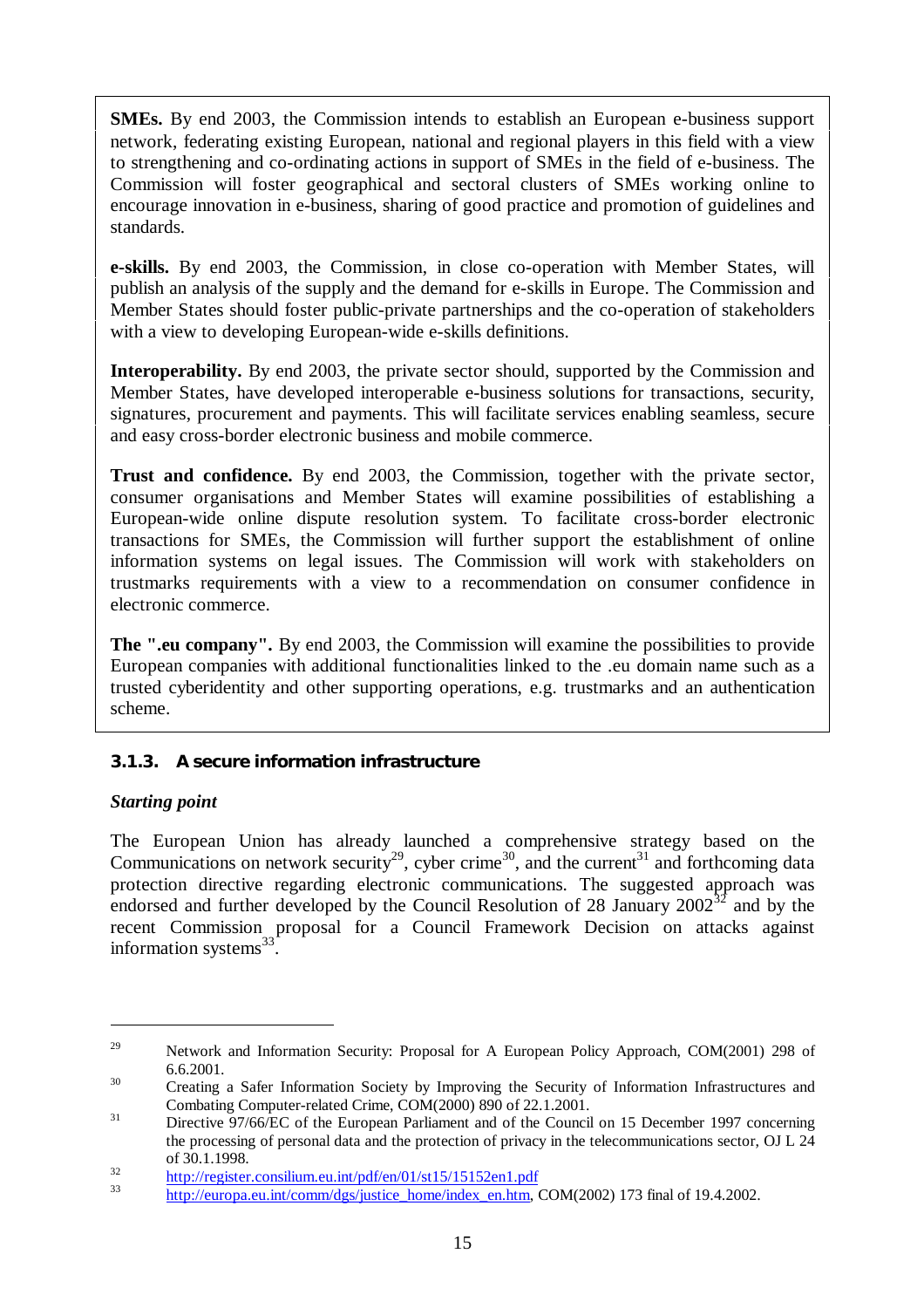Based on the 28 January Resolution, a number of initiatives (e.g. the establishment of a cyber security task force, awareness campaigns, promotion of good practices, and improved exchange of information mechanisms) should be completed by the end of 2002. This will provide the basis for the work towards a secure information infrastructure. Work on the creation of a secure European smart card infrastructure should continue and the roll-out of applications be intensified.

Community research activity on security will continue under the Sixth Framework Programme. Priorities will be: trustworthy network and information infrastructures with an emphasis on emerging technologies (e.g. broadband, wireless architectures, ambient intelligence); the identification of vulnerabilities and inter-dependencies in infrastructures. It also intends to support standardisation with a view to wider use of open standards and open source software. Research activities should also take into account the 'human factor' in security, e.g. basic security standards, user-friendliness of systems.

# *Proposed actions*

**Cyber security task force (CSTF).** By mid 2003, the CSTF should be operational. Based on a proposal which the Commission intends to submit in 2002, Council and Parliament will be able to adopt the necessary legal base as quickly as possible, taking into account the crosspillar dimension of network and information security. Member States and the private sector should support the activities of CSTF. It should become a centre of competence on security questions, e.g. to develop with Member States a concept for a European computer attack alert system; to facilitate cross-pillar discussion; to improve trans-border co-operation.

**'Culture of security'.** By end 2005, a 'culture of security' in the design and implementation of information and communication products should be achieved. The private sector should develop good practices and standards and to promote their consistent application. The Commission intends to support projects and will work to raise awareness of security risks in all users. An intermediate report of progress made will be issued end 2003 and a final assessment by end 2005.

**Secure communications between public services**. By end 2003, the Commission and Member States will examine the possibilities to establish a secure communications environment for the exchange of classified government information.

### **3.1.4. Broadband**

### *Starting point*

Governments world-wide are increasingly realising that broadband access will be central to the economic development of their countries. Wide availability of broadband communication would have a significant impact on the economy, and several EU Member States have started reviewing broadband development on their territory**.** Their common objective is to accelerate its deployment. The importance of 'widespread availability and use of broadband networks throughout the Union by 2005' has been recognised by the Barcelona European Council. The actions proposed in this Action Plan correspond to this priority.

Investment in broadband will mainly come from the private sector. In its broad economic policy guidelines, the Commission recommended that "Member States should: … ensure effective competition in local telecommunication networks (the 'local loop') in order to speed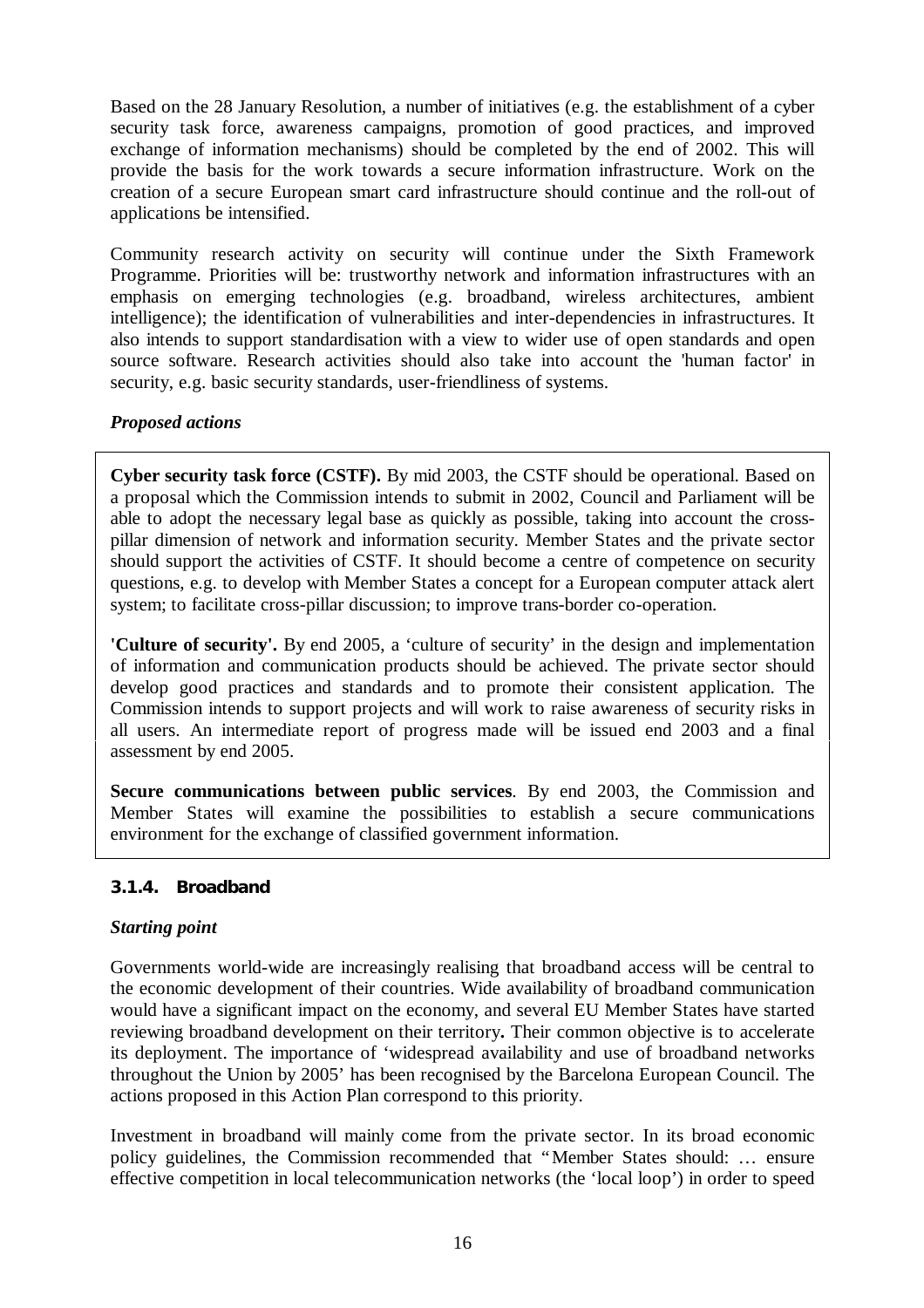up the development of the European broadband network". Competition is expected to drive investment, generate innovation and lower prices. Therefore, public policy should focus on issues where competition is not effective or where political objectives, e.g. territorial coverage with a view to cohesion, need to be ensured.

The new regulatory framework, which will be applied in all Member States from July 2003, takes full account of the convergent nature of broadband. Encouraging efficient investment in infrastructure (by new entrants and incumbent operators) and promoting innovation are explicit objectives for regulators. This means taking account of the need for investors to obtain an adequate return on their investment, in the light of the risks taken. This also means that regulatory uncertainty for investors must be reduced as much as possible.

In the wider context of the European Research Area project, the Commission is supporting the full exploitation of broadband networks by the research community. This will continue under the Sixth Framework Program using the new priority instruments of Networks of Excellence and Integrated Projects. In specific terms, it will support the upgrade and efficiency of technology for optical fibre access networks, mobile broadband wireless services (beyond 3G), broadband access satellite systems (also taking into account the needs of the Galileo system), convergence of fixed and mobile networks, including the transition to the next generation Internet Protocol (IPv6) and take account of security and privacy issues (wireless, always-on) etc. The Commission has already set out the steps needed to support the next generation Internet in its IPv6 Communication<sup>34</sup>, "Next Generation Internet - priorities for action in migrating to the new Internet protocol IPv6" and those recommendations should be followed up.

A broadband strategy will have a complex task as it is affected by many different policies: town and country planning, research policy, taxation and regulation. They are carried out at all levels: international, European, national, regional and local, and by a range of different actors, private sector as well as public sector. The Commission will deepen the analysis of policy options and existing obstacles to broadband deployment, in particular with a view to widespread access to new services through open platforms in digital television and 3G, in line with the request from the Barcelona European Council

# *Proposed actions*

**Spectrum policy.** The Commission will use the new regulatory framework for radio spectrum policy to ensure spectrum availability for, and efficient spectrum use by, wireless broadband services (e.g. W-LANs) and to co-operate with Member States' with regard to the introduction of such services. The Commission will initiate a discussion on new approaches to spectrum valuation and trading of rights-of-use of frequencies.

**Broadband access in less favoured regions**. Member States, in co-operation with the Commission should support, where necessary, deployment in less favoured areas, and where possible may use structural funds and/or financial incentives (without prejudice to competition rules). Particular attention should be paid to outermost regions.

**Reduce barriers to broadband deployment.** Member States should ease access to rights-ofway, poles and conduits to facilitate investment, for instance through the removal of

<sup>34</sup> COM(2002) 96 final of 21.2.2002.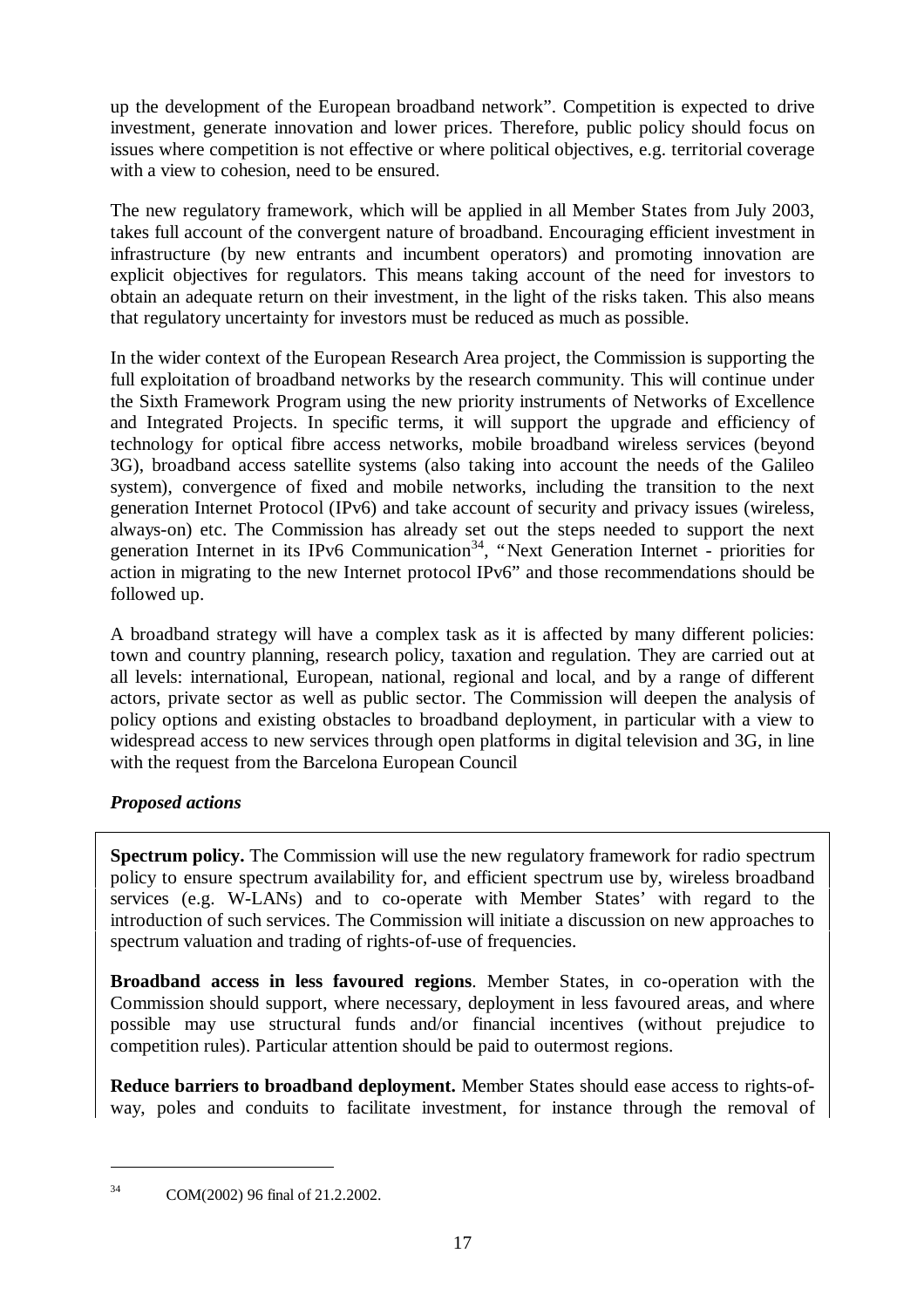legislative barriers. The Commission will support this by encouraging and organising exchange of local and regional experience and private/public partnerships.

**Multi-platform content.** Public authorities in Member States and the private sector should aim to offer their content on different technological platforms, such as interactive digital TV, 3G etc. The Commission intends to support demonstrations and research projects. The Commission will identify regulatory obstacles to the use of digital television for interactive services<sup>35</sup>.

**Digital switchover.** In order to speed up the transition to digital television, Member States should create transparency as far as the conditions for the envisaged switchover are concerned. Member States should publish by end 2003 their intentions regarding a possible switchover . These could include a road map, and an assessment of market conditions, and possibly a date for the closure of analogue terrestrial television broadcasting which would enable the recovery and refarming of frequencies. National switchover plans should also be an opportunity to demonstrate a platform-neutral approach to digital television, taking into account competing delivery mechanisms (primarily satellite, cable and terrestrial).

# **3.2. Development, analysis and dissemination of good practices**

In all areas of *e*Europe 2005, commercial and public applications are being developed, support programmes are running, and experimental applications are being tested. These activities are a rich source of knowledge and expertise. Progress is rapid but uneven, for example one administration or school may be trying to develop or use an application already working somewhere else or for which there is a viable private sector solution.

*e*Europe 2005 aims to build upon these experiences. It will not only identify and exploit good practices, but further advance them to act as a showcase which will be instrumental to the achievement of the *e*Europe targets. Good practice activity will therefore be complementary to the policy actions. A three-step approach is proposed:

# *i. Examples of good practice will be identified, and selected.*

The Commission, in close co-operation with Member States, candidate countries, and the private sector, will identify examples of good practice world-wide. This would include practical working examples from the public sector and commercial applications in the areas of the action plan.

### *ii. Where appropriate, selected good practices will be enhanced to broaden their applicability and an analysis will be carried out to produce a template or guidelines for good practices.*

Relevant examples would be extended in scope (e.g. multi-platform instead of single platform or additional users) or complemented by additional developments (e.g. greater functionality or multi-lingual interaction). The demonstration and evaluation aspects of these projects will be reinforced, so that a thorough analysis of the results may be undertaken.

The detailed analysis of good practice should result in templates or guidelines. These provide proven, well-documented approaches to tried and tested applications for *e-s*ervices. They

<sup>35</sup> As has been requested by the Barcelona European Council.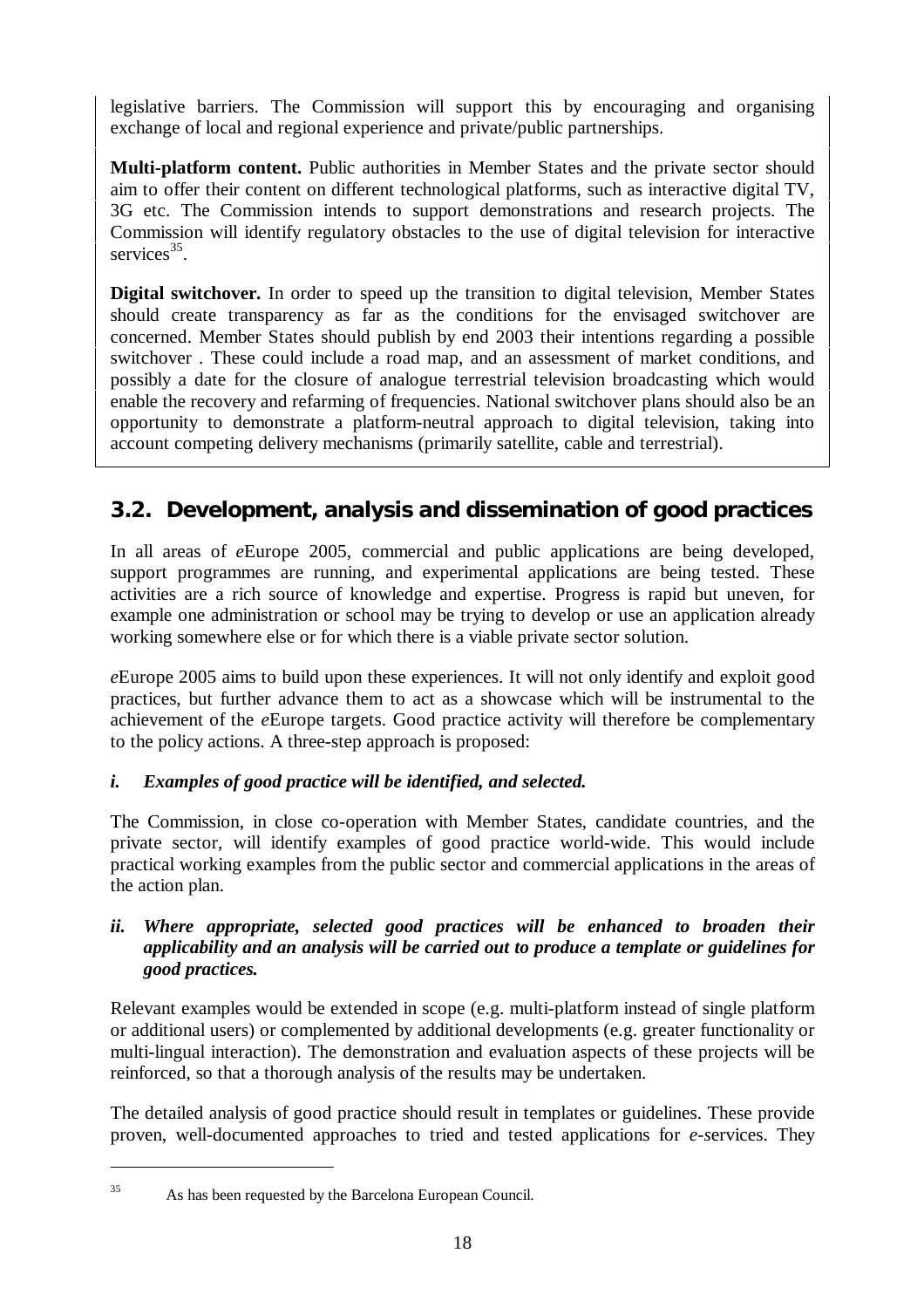would be modular and customisable for any particular user and would typically consist of a methodology, an associated set of tools and software in open-source form. This would result in a critical assessment of success factors and lessons of failure, which may lead to transfer and dissemination of good practice across Europe, particularly in the less favoured regions.

# *iii. The good practices and the results of the project analysis will be disseminated.*

For the dissemination of good practices, the Commission in co-operation with the Council Presidencies will organise promotional campaigns covering the EU and candidate countries. This will be based on the following mechanisms:

• **Conferences/workshops:** The e-government conference with its exhibition of good practice examples is one successful model for an exchange of experience and lessons learnt. An e-health conference which will follow this model is planned for the first half of 2003, as is an e-learning conference and a second e-government conference is proposed for the Italian Presidency.

These conferences normally address policy-makers. They will be accompanied by special dedicated workshops which would bring together the actors for the respective strategies. These events will address in detail the good-practice showcases, templates and guidelines.

- **Support networks:** Results will be disseminated using existing business, academic, research and user networks - e.g. the e-business support networks to the SME's or the European School Net- and other such channels at the European, national or regional levels. Comparable networks will be sought for actors in all *e*Europe areas. In doing so, the regional and local dimension shall be particularly taken into account, inter alia by maintaining an open dialogue with networks such as TeleCities, Eris@ and Elanet. The new Innovative Actions programmes within the framework of the European Regional Development Fund (ERDF) offer regions (in particular, less favoured regions and areas under re-conversion) the possibility to test innovative tools and to exchange good practices in regional e-services. This will contribute positively to regional development strategies and thus play an important role within the *e*Europe 2005 action plan.
- **A web site**: Links to the good-practice templates and guidelines will be published on a specific web site which will provide tools supporting their use and feed-back mechanisms.

# **3.3. Benchmarking**

Benchmarking of *e*Europe is a 3 stage process.

i. Definition of indicators

For *e*Europe 2002, 23 indicators were used. The rationale behind these indicators is to focus on output, i.e. the final objective of policy, not the policy itself (e.g. % household connected to the Internet rather than any measure of local loop unbundling). The objective of benchmarking is policy development and this means it is essential to obtain political endorsement of the indicators<sup>36</sup>. Indicators will need to be updated for *e*Europe 2005 to reflect the revised political objectives. From 2004 onwards, i.e. after the end of *e*Europe+, the new

 $\overline{a}$ 

<sup>&</sup>lt;sup>36</sup> Indicators were endorsed by the Internal Market Council, November 2000 (13493/00 ECO 338).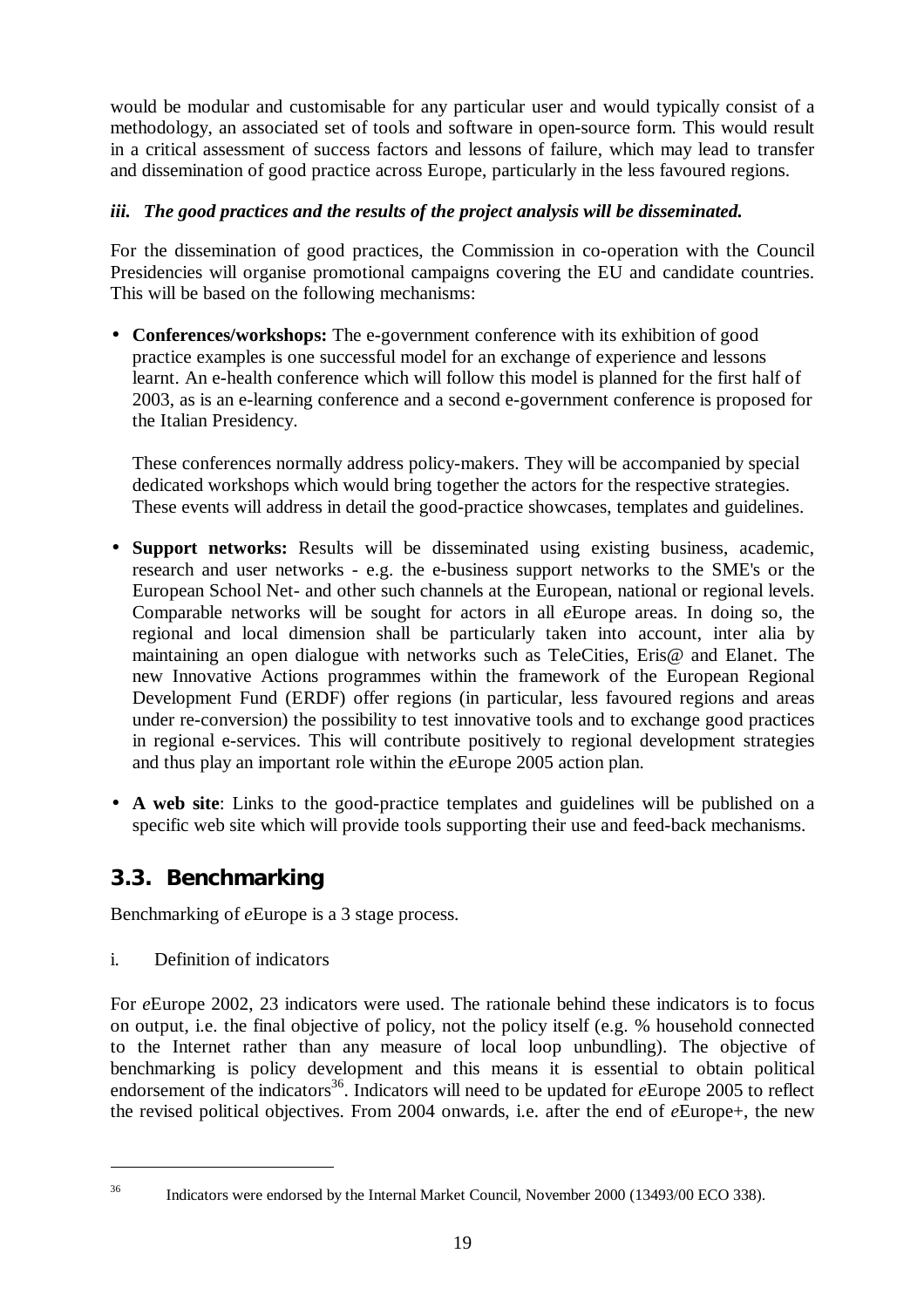indicator list will also serve as a basis in the Candidate Countries. Where appropriate, regional indicators will be developed.

ii. Measurement and analysis

Internet related statistics soon become outdated and, to retain policy relevance, indicator measurements must be available quickly. Inevitably there is a trade-off between speed and quality. To improve the quality, measurement of *e*Europe 2005 indicators should make greater use of official statistics from the National Statistical Institutes and Eurostat. To allow for regular and comparable data collection in Member States, a legal base is needed for information society statistics. The Commission will propose this legal base before end 2002.

Analysis of the factors underlying indicator values is a key element in exploiting the data for policy development. The first analysis of *e*Europe 2002 indicators was given in the Commission benchmarking report<sup>37</sup>. To enable Member States to undertake their own analysis the results are regularly updated on the  $e$ Europe web site<sup>38</sup>. The Commission and the Member States will encourage the development of regional benchmarking, especially with less developed regions in relation to the development of national and regional information society strategies.

iii. Policy development

The value of benchmarking to policy development is evidenced by the Commission's Spring Report to the European Council<sup>39</sup> and the Benchmarking report which provided impetus for the *e*Europe 2005 Action Plan.

Benchmarking can be further exploited by exchanging policy good practices. To facilitate this, the Commission will analyse the benchmarking results to identify policy good practices, including regional policies of those Member States, or other countries, with best results in terms of the indicators.

# *Proposed actions*

By end 2002, based on a proposal of the Commission, the Council adopts a **list of indicators and a methodology for the benchmarking exercise**.

By beginning 2003, the Commission will publish an **evaluation of the** *e***Europe 2002 action plan** which will build on the first benchmarking report and will provide the analytical basis for progress assessment under *e*Europe 2005.

The Commission will **carry out benchmarking**, will publish an interim report early in 2004, and regularly update the benchmarking data on the *e*Europe web site.

<sup>37</sup> *e*Europe Benchmarking Report, COM(2002) 62 final,

http://europa.eu.int/information\_society/eeurope/news\_library/documents/index\_en.htm

 $\frac{38}{39}$  http://europa.eu.int/eeurope

<sup>&</sup>quot;The Lisbon Strategy – Making change happen",  $COM(2002)$  14 and the supporting staff paper SEC(2002) 29 of 15.01.2002.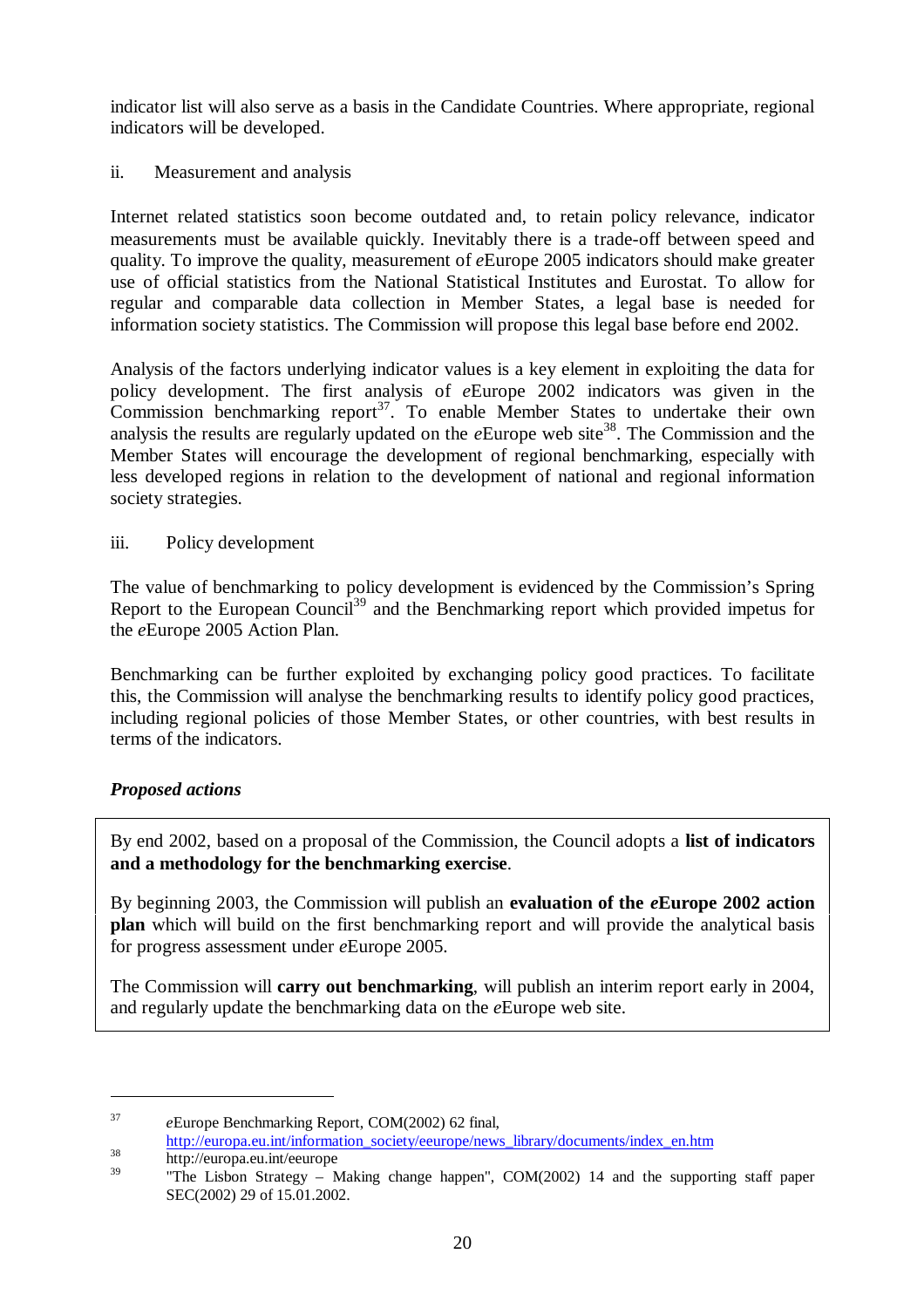# **3.4. A co-ordination mechanism for e-policies**

Over the recent years many policy initiatives have been launched either as a direct response to the e-economy or to build in an e-dimension into existing policies. **Examples at European level** are policies such as regional (e.g. support for  $e^{\text{European}}$  in structural funds<sup>40</sup>), development (e.g. dotforce - the G8 initiative), education (e.g. e-learning), employment and inclusion (e.g. employment guidelines), trade (e.g. e-commerce in WTO) and the *e*Europe+ action plan. **At national level equally**, many policy initiatives related to the e-economy have been taken. It is not always guaranteed that the various national measures are well communicated at European level. A better overview and an exchange of information between the various actors would enhance the efficiency of e-policies.

For this reason, an *e***Europe steering group,** chaired by the Commission (composed of Member States and candidate countries representatives, the European Parliament, and, where necessary, representatives of the private sector and of consumer groups, and funded by the follow-up to the PROMISE programme), should be established. This steering group would monitor progress of the *e*Europe action plan with the aim of improving the implementation of *e*Europe 2005. It would also provide a forum to exchange experiences. It would allow to bring in the private sector and make an early participation of candidate countries possible. The group would in general meet twice a year and with executive level participants to allow a strategic discussion.

# 3.5 Financing

The action plan sets ambitious objectives and proposes actions that will need significant resources. This will be met by using and, where necessary, re-focussing existing programmes. To finance projects and actions at European level, the Commission will make full use of the *e*TEN and the IDA programmes. Both programmes are currently being re-orientated to support *e*Europe objectives. In particular the financial regulation with respect to the *e*TEN programme would need to be adapted to make this programme an appropriate tool.

The Commission will, where possible, also use available funds of the *e*Content programme, the follow-up programme of  $PROMISE<sup>41</sup>$ , the multiannual programme for enterprise and entrepreneurship, as well as the standardisation, the Internal Market and the industrial competitiveness budget lines. The forthcoming eLearning Programme will also support *e*Europe related activities. The use of funds from these programmes will be in accordance with their legal base.

IST financed projects have been directly relevant to the *e*Europe 2002 action plan and the new IST priority in the Sixth Framework Programme intends to continue to finance research and demonstration projects covering these fields, thus contributing (mostly in an indirect way) to the *e*Europe objectives. .

# **Proposed actions**

<sup>40</sup> A significant amount of structural funds expenditure, around 6 billion euro, has been earmarked for information society actions over the period 2000-2006, mainly on improving digital literacy, modernising public services, promoting e-business and upgrading the digital infrastructure.

<sup>&</sup>lt;sup>41</sup> multi-annual support programme for the promotion of the information society in Europe (http://europa.eu.int/ISPO/promotion/i\_promise.html)